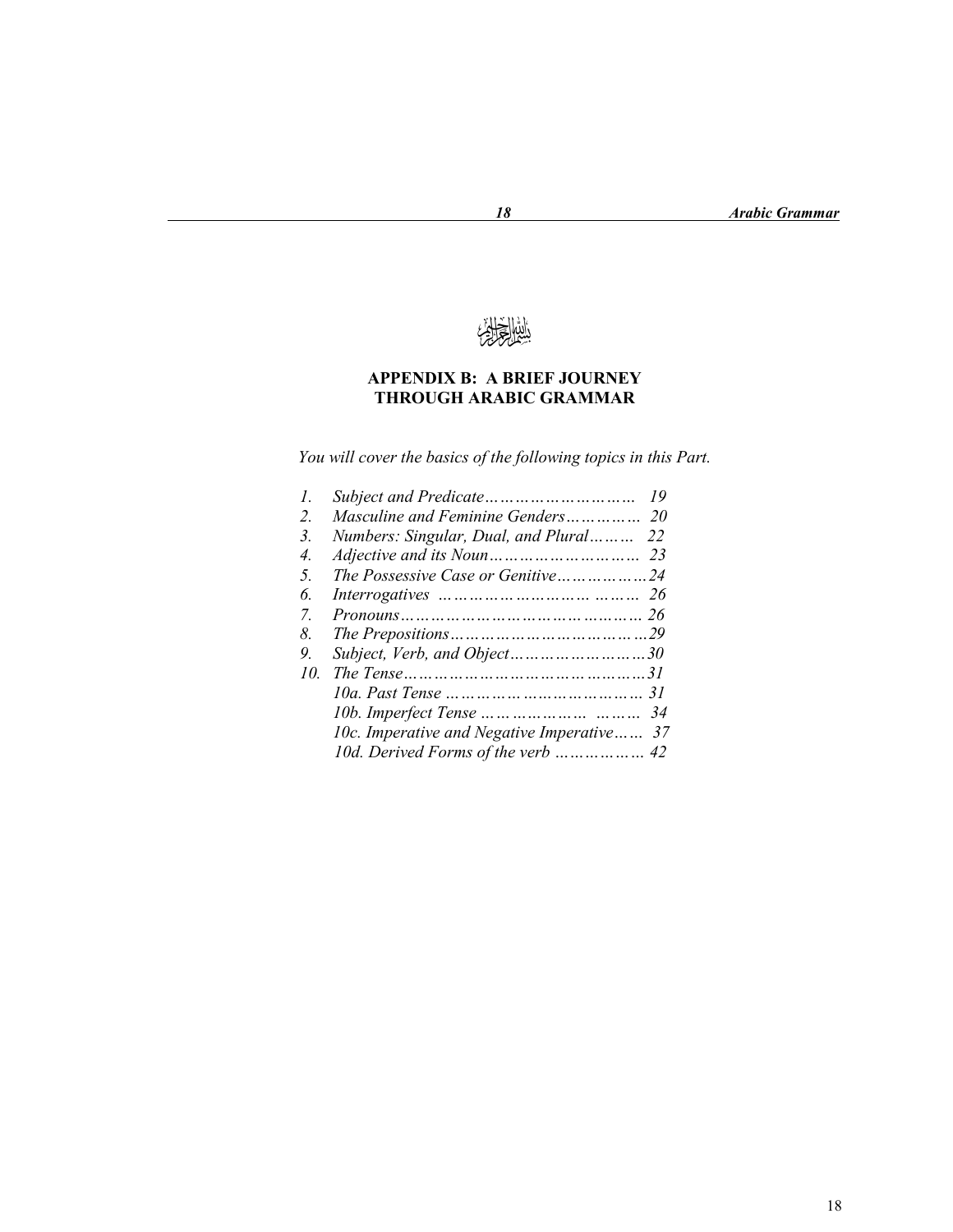#### *1. Subject and Predicate* --مَتتكك

Allah is creator. Muhammad (peace be upon him, pbuh) is prophet. Tariq is *Mujahid* (one who struggles)

خَبَو and مُبتَنَاكُما and a <u>predicate</u> which are called أَخْبَو and a a <u>redicate</u> which are called in Arabic. To translate such sentences into Arabic, just put Tanveen  $($   $)$  on each of these words (in case they are singular masculine). Tanveen ( $-$ ) is also known as double *pesh* or double dhammah.

| Allah is creator.           | اَللهُ خَالَةٌ ُ    |
|-----------------------------|---------------------|
| Muhammad (pbuh) is Prophet. | مُحَمَّلٌ نَبِيٌّ . |
| Tariq is a <i>Mujahid</i> . | طَارِقٌ مُجاهِدٌ .  |

**\*\*\*\*\*\*\*\*\*\*\*\*\*\*\*\*\*\*\*\*\*\*\*\* Vocabulary for Lesson No. 1 \*\*\*\*\*\*\*\*\*\*\*\*\*\*\*\*\*\*\*\*\*\*\*\***

| creator                           | خَالِقٌ  | big       | کہ پر   | religion | 28<br>دين |  |  |
|-----------------------------------|----------|-----------|---------|----------|-----------|--|--|
| prophet                           | ئبي      | mg. slave | عَبْدٌ  | one      | وأحلأ     |  |  |
| one who                           | مُجَاهِد | pious     | صَالِحٌ | scholar  | عَالِمٌ   |  |  |
| struggles                         |          | truthful  | صكادق   |          |           |  |  |
| house                             |          |           |         |          |           |  |  |
|                                   |          |           |         |          |           |  |  |
| <b>Exercises for Lesson No. 1</b> |          |           |         |          |           |  |  |

Using the words and their meanings given above, translate the following sentences into English. The translation is also provided to help you check your answers.

The house is big. # Islam is a religion. The slave is pious. 
 -\$# Allah is one. The Muslim is truthful. "%&# Javeed is a scholar الاِسْلَام دِينٌ الله واحِلٌ جَاوِيدٌ عَالِمٌ

19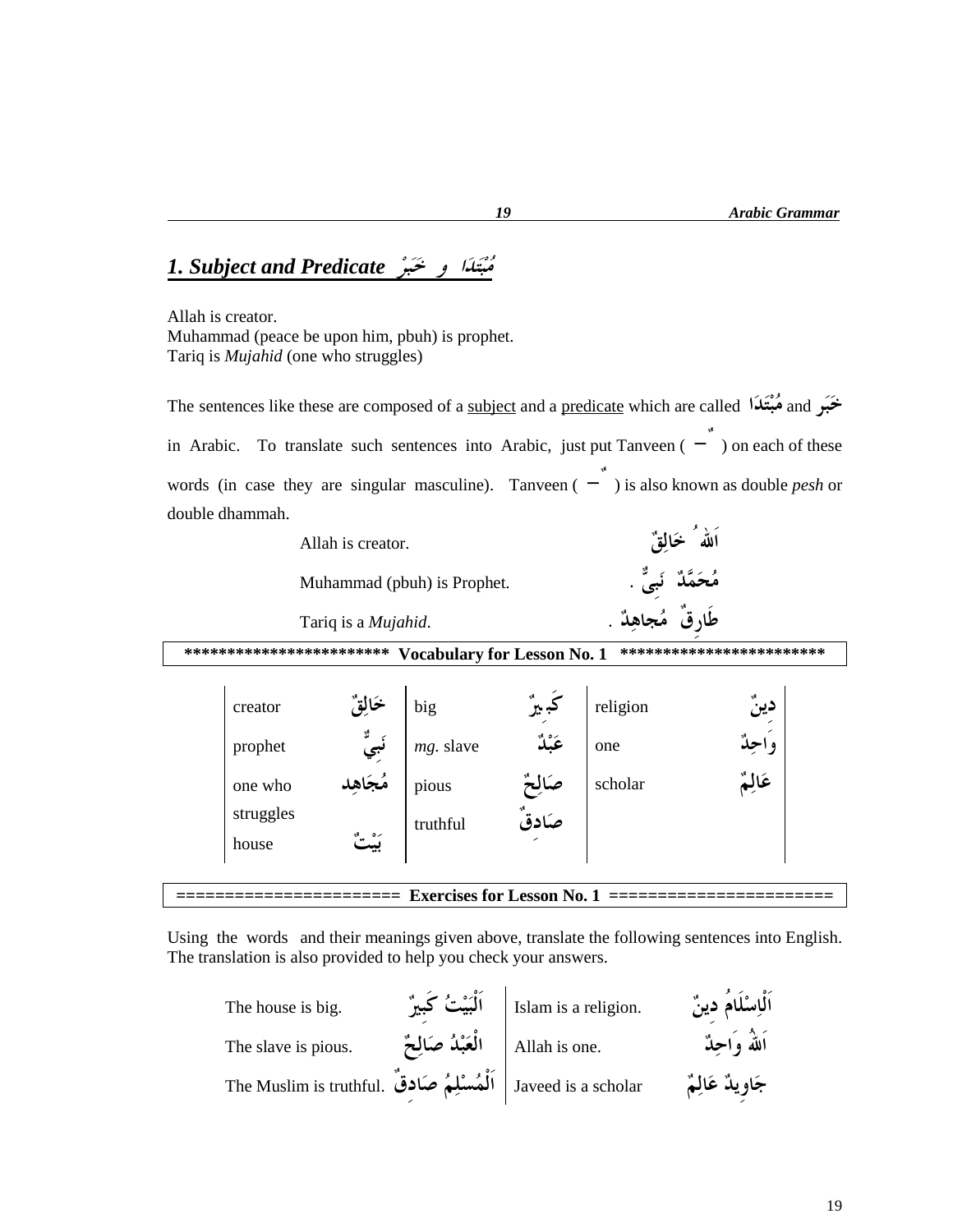# *2. Masculine and Feminine Genders*  
 --

You must have heard the Arabic names, for e.g., جَمِيلٌ for a boy and \*جَمِيلُة \* for a girl. There lies the rule. Just put  $\ddot{\phi}$  at the end of a masculine (singular) word to make it feminine (singular). For example,

\*, - \*,
 
 -- -- \*,./ !/ - - -
-

*Notes:*

- 1. Arabic has two genders, i.e., masculine gender and feminine gender. There is no common gender in Arabic.
- 2. A common sign of a feminine word is  $\dot{\bullet}$  (in general) as the last letter of the word.
- 3. To make a specific reference, we put  $\overrightarrow{u}$  in front of a common noun in Arabic just as we put "the" in front of a common noun in English. When  $\bigcup_{i=1}^{\infty}$  is attached to an Arabic word, we remove one of (dhamma or pesh) from the two (Tanveen or double pesh). For example,

 ' ' &# & -# -(

- 4. Occasionally, the prefix  $i \in \mathbb{N}$  is used to imply generality also. For e.g.,  $j$  (the human being).
- 5. If the  $\lim_{n \to \infty}$  (subject) is feminine, then its  $\overrightarrow{y}$  (predicate) will also be feminine. For example, الَّامِ صَالِحَة. الآب صَالِحٌ

Additional rules for making feminine gender of dual and plural nouns are given in the following lesson.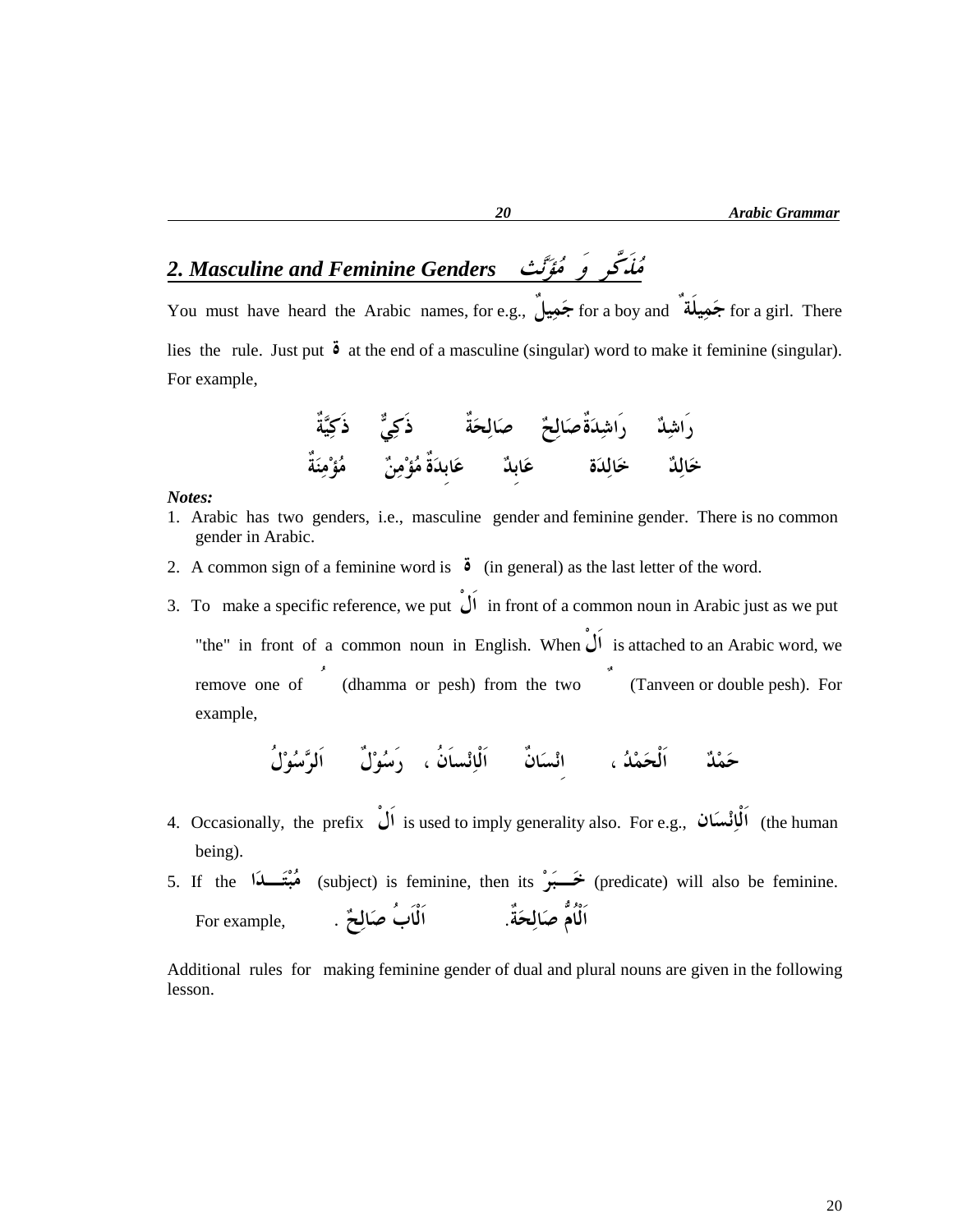| ************************<br>************************<br><b>Vocabulary for Lesson No. 2</b> |         |                          |          |                 |              |  |
|--------------------------------------------------------------------------------------------|---------|--------------------------|----------|-----------------|--------------|--|
| <i>mg.</i> small                                                                           |         | uncle (mother's brother) | خال      | $mg.$ beautiful |              |  |
| $fg.$ small                                                                                |         | aunt (mother's sister)   | خَالَةٌ  | $fg.$ beautiful |              |  |
| $mg.$ big                                                                                  |         | $mg.$ truthful           | صكادق    | son             | ابْنٌ        |  |
| $fg.$ big                                                                                  |         | brother                  |          | daughter        | ق پيو        |  |
| <i>mg.</i> intelligent                                                                     | ذكىّ    | mg. worshipper           | عَابِدٌ  | father          |              |  |
| uncle (father's brother)                                                                   | عَمّ    | fg. worshipper           | عَايدَةٌ | mother          | بو ٿئڻ<br>۱ھ |  |
| aunt (father's sister)                                                                     | عَمَّةٌ |                          |          | sister          |              |  |
|                                                                                            |         |                          |          |                 |              |  |
| <b>Exercises for Lesson No. 2</b>                                                          |         |                          |          |                 |              |  |

Find out the masculine and feminine words in the following sentences and translate them into English. The translation is also provided to help you check your answers.

| The son is beautiful.                           | ٱلْإِبْنُ جَمِيلَ    | The brother is intelligent. | اَلْاَخُ ذَكِيٌّ     |
|-------------------------------------------------|----------------------|-----------------------------|----------------------|
| The daughter is beautiful. اَلْمِنْتُ جَمِيلَةَ |                      | The sister is intelligent.  | اَلْمُحْتُ ذَكِيَّةٌ |
| The father is pious.                            | اَلْمَابُ صَالِحٌ    | The uncle is truthful.      | اَلْخَالُ صَادقٌ     |
| The mother is pious.                            | اَلْلُمُّ صَالِحَةٌ  | The aunt is truthful.       | اَلْخَالَةُ صَادقَةٌ |
| The uncle is big.                               | اَلْعَمُّ كَبِيرٌ    | The son is small.           | اَلْإِبْنُ صَغِيرٌ   |
| The aunt is big.                                | اَلْعَمَّةُ كَبيرَةَ | The daughter is small.      | اَلْمِنْتُ صَغِيرَةٌ |
|                                                 |                      |                             |                      |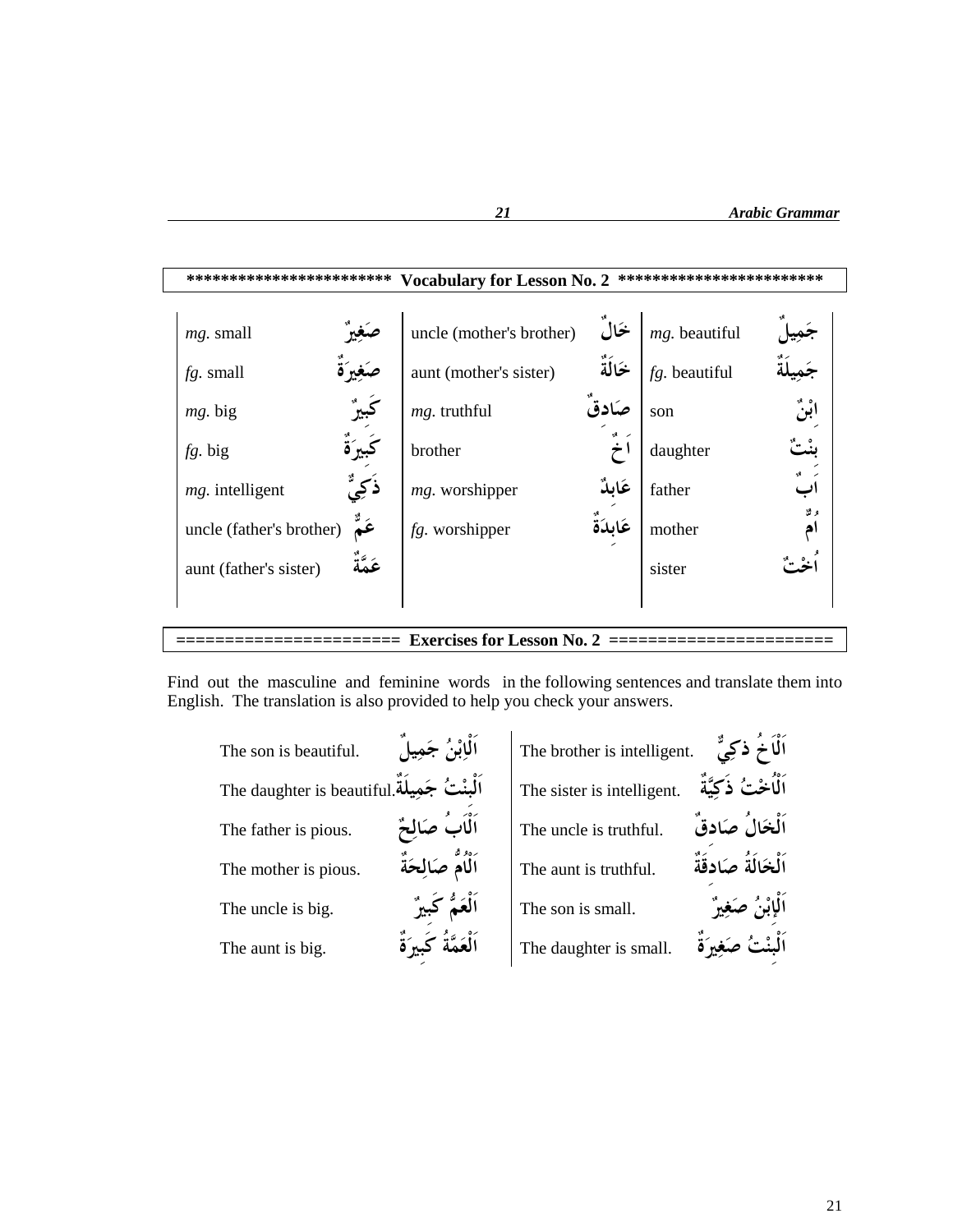# *3. Numbers: Singular, Dual and Plural* -

There are specific rules in Arabic for making singular, dual, and plural forms of a word. (Yes, dual is a separate and distinct Number in Arabic). There are two types of plurals in Arabic. Solid Plural ( جمع سَـــالِم ) and Broken Plural ( جمع تَكْسِير ). The plural form depends upon the context in which it is used, as shown below (for the Solid Plural case only):

| 'Aaraab forms $\downarrow$ |                                           | Plural     | Dual         | Singular | Gender |
|----------------------------|-------------------------------------------|------------|--------------|----------|--------|
| مرقق ع                     | with Dhamma $( - )$ ;                     |            | مُسْلَمَان   |          | mg.    |
|                            | when used as subject                      | مُسْلِمَات | مُسْلِمَتَان |          | fg.    |
|                            | with Fatha<br>$(-)$ ;                     |            |              |          | mg.    |
|                            | when used as object                       |            |              |          | fg.    |
| مَجْرُور                   | with Kasra<br>$(-)$ ;                     |            |              | مَسْيِم  | mg.    |
|                            | when the noun is<br>used with preposition |            |              |          | fg.    |

#### **\*\*\*\*\*\*\*\*\*\*\*\*\*\*\*\*\*\*\* Vocabulary & Exercises for Lesson No. 3 \*\*\*\*\*\*\*\*\*\*\*\*\*\*\*\*\*\*\***

Try to practice the rules of making dual and plural by reproducing the above table for the following words (both for masculine and feminine case):

| hypocrite | مُنَافَقٌ | believer           |           | disbeliever          | كَافُهُ ۖ     |
|-----------|-----------|--------------------|-----------|----------------------|---------------|
| patient   |           | helper             |           | worshipper           | عَابِدٌ       |
| scholar   | عَالِمٌ   | one who struggles  | مُجَاهِدٌ | $ $ one<br>remembers | ذاكه ٌ<br>who |
| pious     |           | killer             | قاتا      | truthful             |               |
| protector | حَافظ     | one who prostrates | سَاجِدٌ   | prophet              | نبي           |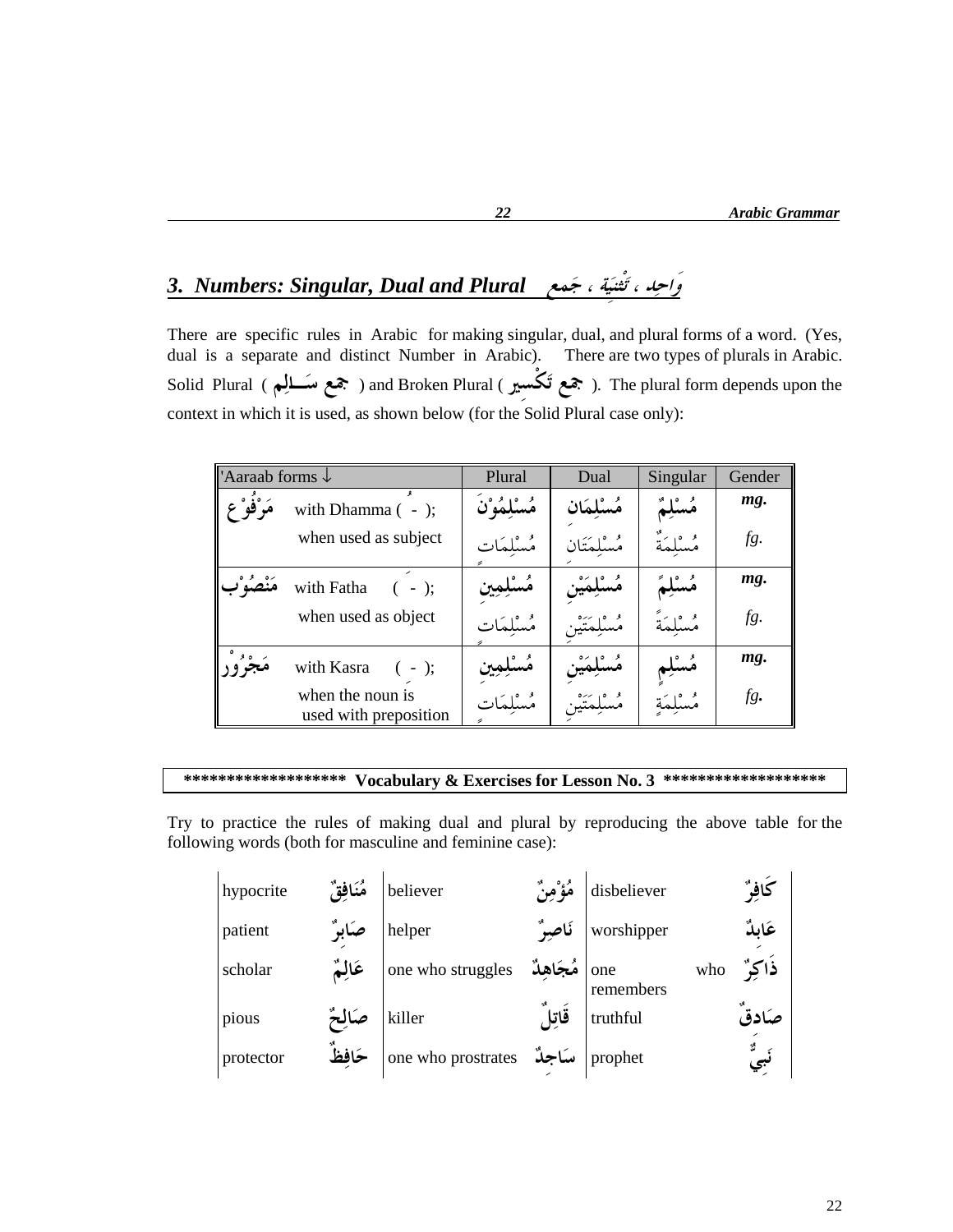#### *4. Adjective and its Noun*-و مَوْضُا تمة

Look at the following phrases and their translations:

a true Muslim a pious person رجُل صَالِحٌ a small book a trustworthy uncle خَالٌ اَمِينٌ a big mosque ت<sup>ر</sup> کبیرً  $\vert$  a beautiful house ر<br>بيْتٌ جَمياً ٌ These phrases are said to be composed of مِيفَقَّد (adjective) and مَبْشَقَة (the noun of the  $\sim$ adjective). To translate these into Arabic, just reverse the order of the words (Muslim  $\omega$  and then true  $\overrightarrow{a}$ ) and put tanveen ( $\overrightarrow{a}$ ) on each of them. The tanveen could be  $\overrightarrow{a}$  or or depending upon the context in which this phrase is used. The rules are similar to those of -- (subject and predicate) except that in case of ,B

: و مَوصُوْف

*1: The order of the words is reversed; and 2: If the first word is attached with* - *, then the second will also have* - *attached to it.* For e.g., using the same phrases given above, we will have:

| the true Muslim | اَلْمُسْلِمُ الْصَّادقُ | the pious person      | اَلْرَّجُلُ الْصَّالِحُ |
|-----------------|-------------------------|-----------------------|-------------------------|
| the small book  | اَلْكتَابُ الْصَّغِينُ  | the trustworthy uncle | اَلْخَالُ الْاَمِينُ    |
| the big mosque  | اَلْمَسْجِدُ الْكَبِيرُ | the beautiful house   | اَلْبَيْتُ الْجَمِيلُ   |

And remember, as in case of مُبْتَكَدًا  $-$  خَبَسٌ (subject and predicate), if the first word is feminine, the second should also be feminine. Further, if the first word is dual or plural, the second should also be dual or plural in number, i.e, the two words should agree in *gender and number* with respect to each other. For example:

the true Muslim the true Muslim nan (اَلْمُسْلِمُ الْصَّادِقُ man woman woman المُسْلِمَة الصَّادِقة the true the true<br>Muslim men | اَلْمُسْلِمُوْنَ الْصَّادِقُوْنَ | the true<br>| Muslim | Muslim Muslim women لْمُسْلمَاتُ الْصَّادقَاتُ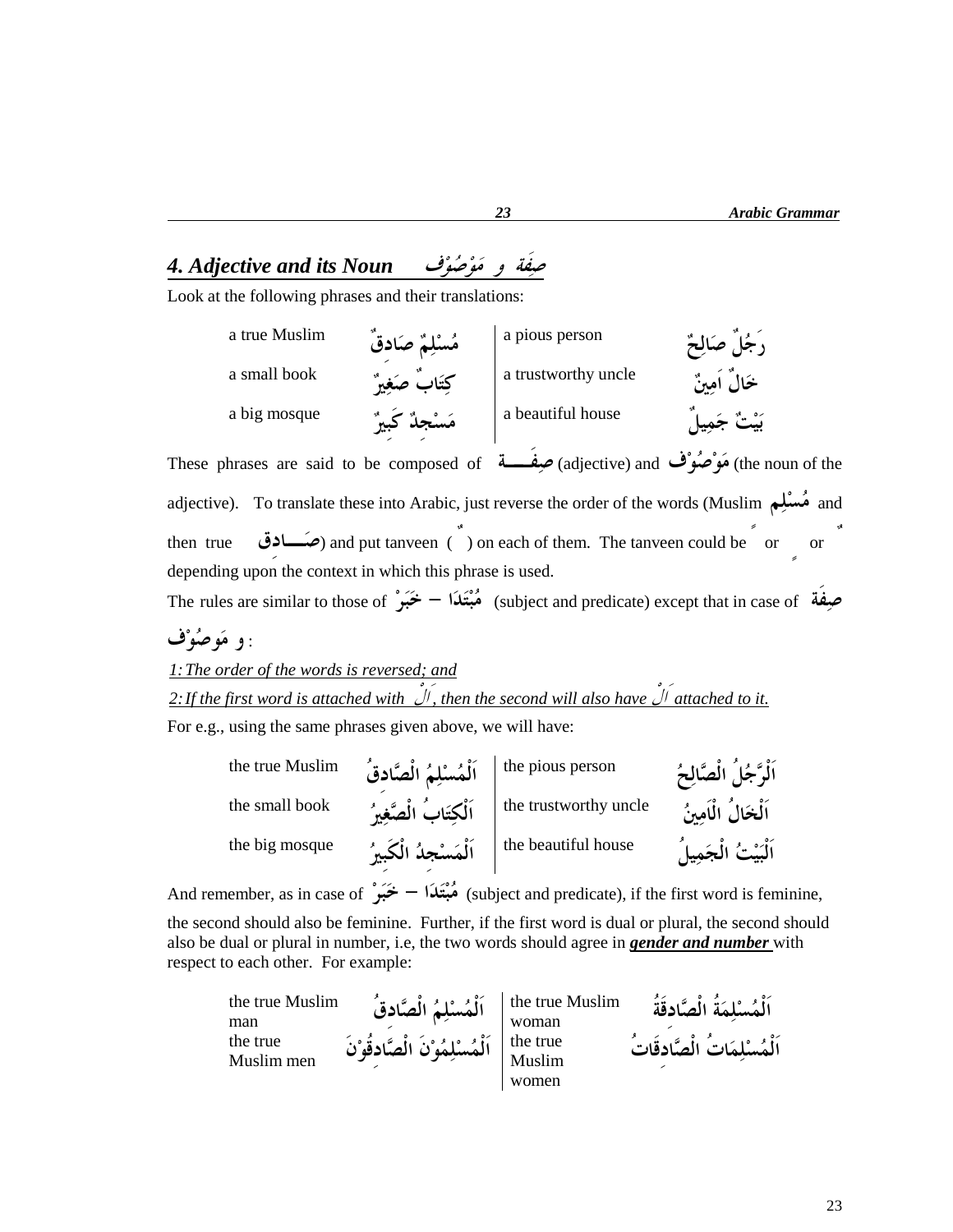#### **Exercises for Lesson No. 4 =**

Try to translate the following sentences and phrases. Notice the difference in Arabic construction for a simple sentence ( مُبْتَكَا و خَبَر ) and for adjective and its

| noun ( صِفة و مَوْصُوْف ). |                         |                        |                            |
|----------------------------|-------------------------|------------------------|----------------------------|
| The house is big.          | اَلْبَيْتُ كَبِيرٌ      | the big house          | اَلْبَيْتُ الْكَبِيرُ      |
| The slave is<br>pious.     | اَلْعَبْدُ صَالِحٌ      | the pious slave        | اَلْعَبْدُ الصَّالِحُ      |
| The Muslim is<br>truthful. | اَلْمُسْلِمُ صَادقٌ     | the truthful<br>Muslim | اَلْمُسْلِمُ الصَّادقُ     |
| The path is<br>straight.   | اَلصِّرَاطُ مُسْتَقِيمٌ | the straight path      | اَلصِّرَاطُ الْمُسْتَقِيمُ |
| The uncle is<br>pious.     | اَلْعَمُّ صَالِحٌ       | the pious uncle        | اَلْعَمُّ الْصَّالِحُ      |
| The aunt is pious.         | اَلْخَالَةُ صَالحَةٌ    | the pious aunt         | اَلْخَالَةُ الصَّالحَةُ    |
|                            |                         |                        |                            |

# <u>تحكاف و مُضاف إليه 5. The Possessive Case or Genitive</u>

Look at the following phrases and their translations:

| the creation of Allah        | خَلْقُ الله     | the house of Allah      |                     |
|------------------------------|-----------------|-------------------------|---------------------|
| the nation of Hud            | قَوْمُ هُو د    | the call of the prophet | دَعْوَةُ الرَّسُوْل |
| the command of the<br>Qur'an | حُكْمُ الْقُرآن | the creation of Allah   | خَلْقُ الله         |

#### *Notes:*

- 1. To convey the meanings of "of," we place Dhammah or pesh ( $\sim$ ) on the first word and double kasra ( $\frac{1}{2}$ ) on the second word.
- 2. As usual, if the second word has  $\int_{0}^{\frac{\pi}{2}}$  attached with it, then instead of double kasra  $( - )$ , we will have single kasra  $( - )$  on the second word.
- 3. The first noun فَعَلتَ in the sentence فَعَلقُ اللهِ is called فَعَلتَ is is is is called , which should always be a proper noun.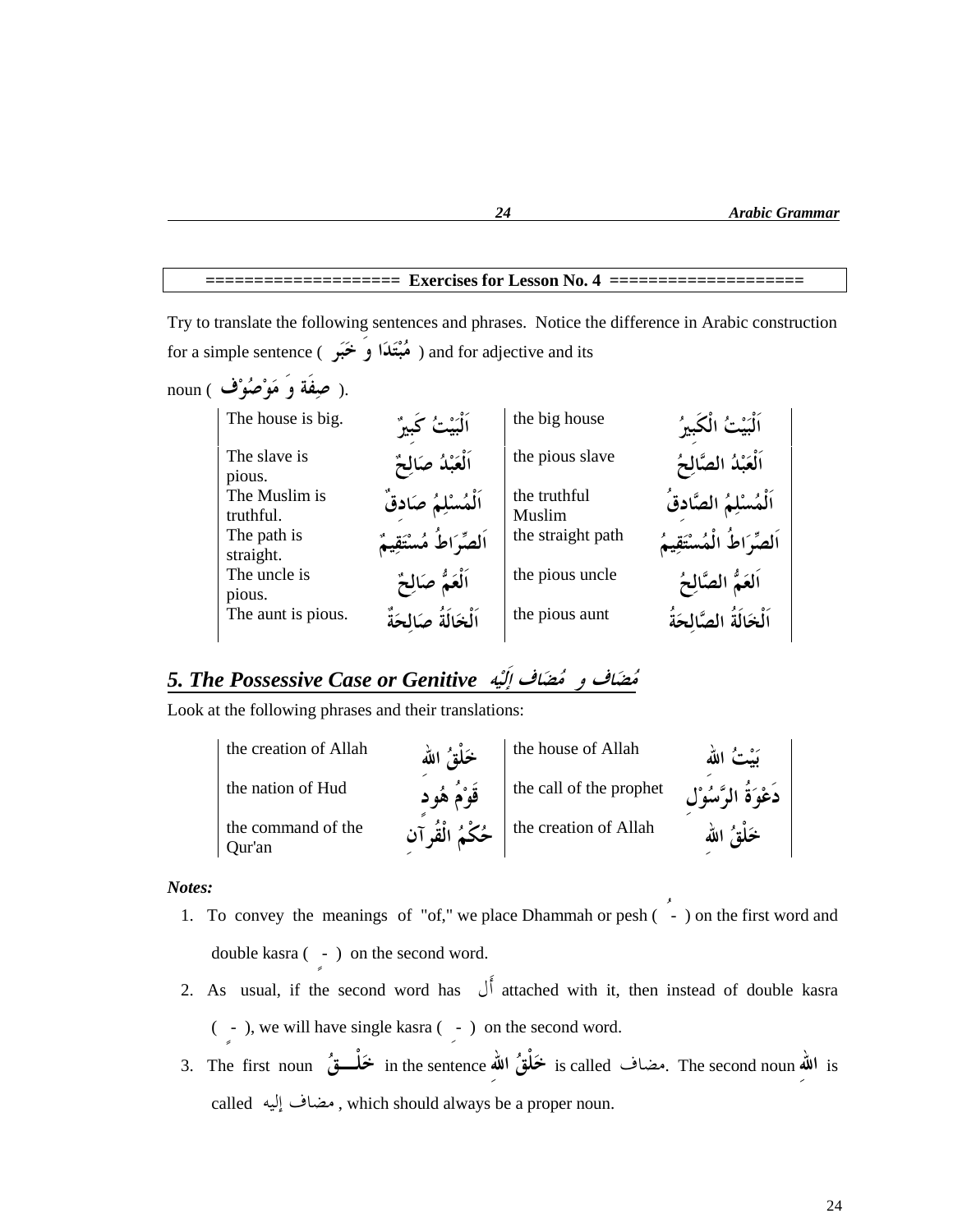- 4. In Arabic the construction of and automatically takes care of the " 's " or "of" (Allah's creation OR the creation of Allah) as shown in the above examples.
- 5. The construction of  and automatically implies specific person or thing. Therefore, 'the' is always added in English translation of this phrase.

| grance     | فضا       | day          | يوم       | كلام<br>words                       |
|------------|-----------|--------------|-----------|-------------------------------------|
| rebellion  | طُغْيَانٌ | judgement    | دينٌ      | ءسمه<br><b>ىسنىة</b><br>way, system |
| the people | اَلنَّاس  | to establish | إقَامَةٌ  | messenger                           |
| house      | 28<br>دار | the prayer   | امتَلَاةُ | doubt                               |
| hereafter  | أخرق      | to obey      | إطاعَةُ   | السكان human being                  |
| food       | طَعَامٌ   | parents      | والِدَيْن | remembrance                         |
| sinner     |           | earth        | ارض       | the most                            |
|            |           |              |           | beneficent                          |

 $==$  Exercises for Lesson No. 5  $=$ 

Translate the following into English. The translation is also provided to help you check your answers.

| the establishment of<br>prayer | إِقَامَةُ الصَّلَاة     | the words of Allah                         | كَلَاهُ الله       |
|--------------------------------|-------------------------|--------------------------------------------|--------------------|
| the obedience to<br>parents    | إطَاعَةُ الْوَالِدَيْنِ | the book of Allah                          | كتاَبُ الله        |
| the earth of Allah             | أَرْضُ الله             | the way of the<br>messenger                | سُنَّةُ الرَّسُوْل |
| the rebellion of the<br>people | طُغْيَانُ النَّاسِ      | the doubt of the<br>human being            | رَيْبُ الْإِنْسَان |
| the house of the<br>hereafter  | دَارُ الْآخِرَة         | the remembrance of<br>the most Beneficent. | ذكَرُ الرَّحْمن    |
| the food of the<br>sinner      | طَعَامُ الْأَثِيمِ      | the grace of Allah                         | فَضْأَ الله        |
| the house of Hamid             | ، حَامِدٍ               | the day of judgement                       |                    |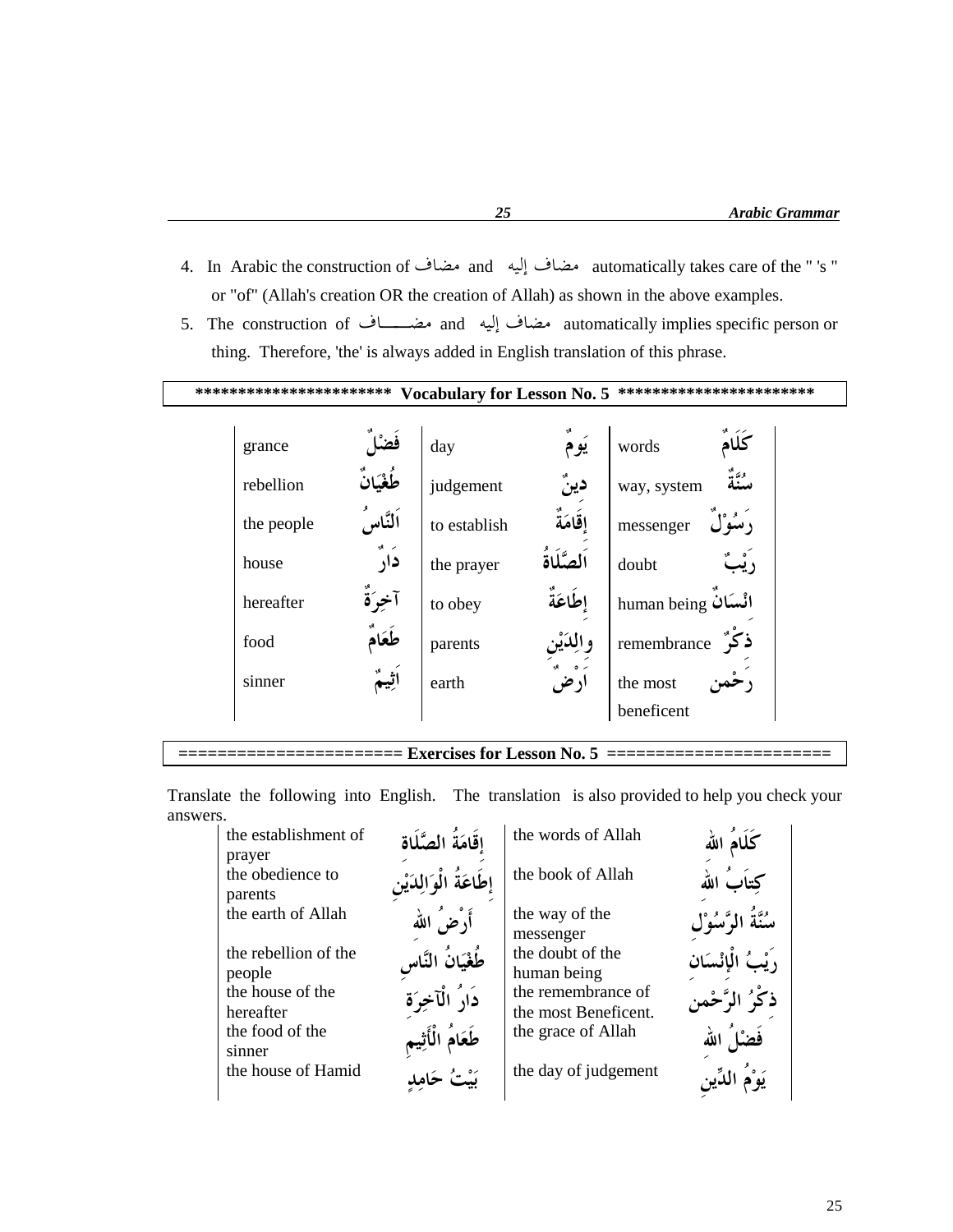#### <u>دوات الأستفهام 6. Interrogatives</u>  $\overline{\phantom{a}}$

| When                         | متی    | Who               | مى.         |
|------------------------------|--------|-------------------|-------------|
| Where                        | اُيْنَ | What              | مَاذا ، مَا |
| Why                          | لمكاذا | Which (masculine) | \$.<br>اي   |
| How much, How many           |        | Which (feminine)  | رَّةٌ       |
| Am? Are? Do? أَ , هَا<br>Is? |        | How               |             |
| Have?                        |        |                   |             |

## *مْ*تَمَائِرٌ *7. Pronouns*

| <b>Relative Pronoun</b><br>اسْمُ الْمَوْصُول |                |                             | <b>Demonstrative Pronoun</b><br>اسْمُ الْإِشَارَةِ |                             | Num-<br>ber | Gen-<br>der |     |
|----------------------------------------------|----------------|-----------------------------|----------------------------------------------------|-----------------------------|-------------|-------------|-----|
| (The one)<br>who                             | ٱلَّذِي        | That                        | ذٰلكَ                                              | <b>This</b>                 | هذا         | sr.         |     |
| (The two)<br>who                             | ٱلَّذَان       | <b>Those</b><br>(two)       | ذٰنكَ                                              | These<br>(two)              | هذان        | dl.         | mg. |
| (Those)<br>who                               | رنقا<br>الليين | Those<br>(more<br>than two) | او لئكَ                                            | These<br>(more<br>than two) | هؤ لآءِ     | pl.         |     |
| (The one)<br>who                             | رنقا<br>كتيى   | That                        | تلكَ                                               | This                        | هذه         | sr.         |     |
| (The two)<br>who                             | رنقا<br>التَان | Those<br>(two)              | تَانكَ                                             | These<br>(two)              | هَاتَان     | dl.         | fg. |
| (Those)<br>who                               | ىرىق<br>الماتى | Those<br>(more<br>than two) | $\mathcal{S}$<br>او لئكَ                           | These<br>(more<br>than two) | هؤ لآءِ     | pl.         |     |

*7a. Relative Pronouns*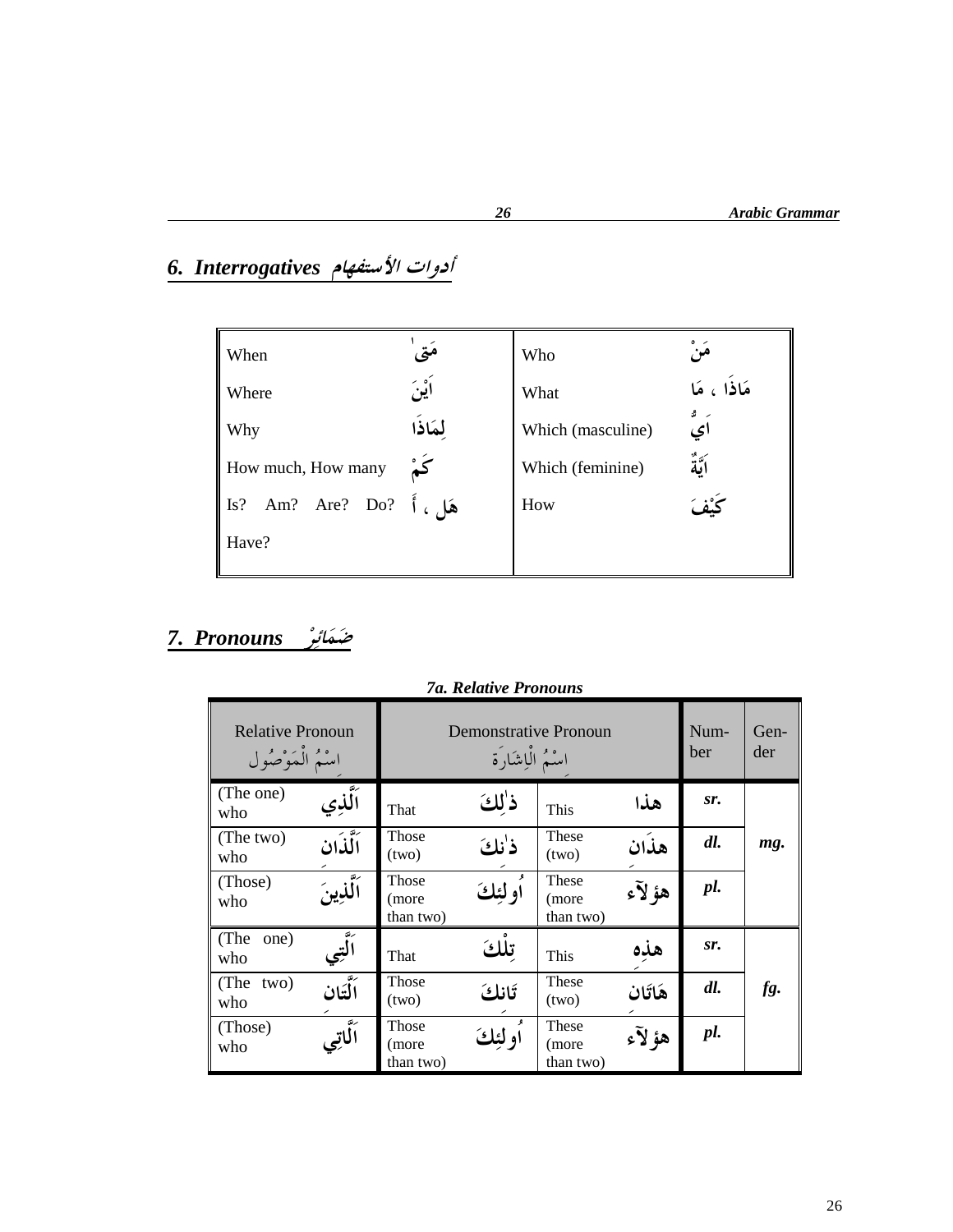|                        | Examples<br>on pronouns       | Possessive<br>Pronouns  |                      | Personal<br>Pronouns |                              | No.         | Gen-<br>der | Per-<br>son |
|------------------------|-------------------------------|-------------------------|----------------------|----------------------|------------------------------|-------------|-------------|-------------|
| his<br>book            | كَتَابُه ُ                    | his                     | $\zeta$              | he                   | هر                           | sr.         |             |             |
| their<br>house         | ره و ر<br>بيتهم               | their<br>(of<br>two)    | هْمَا                | they<br>two          | هْمَا                        | dl.         | mg.         |             |
| their<br>belief        | ٳۜڮؘٳ۠ٮؙٛۿؙ۠ۛ۫؋               | their                   | هه هم                | they                 | و ه<br>هم                    | pl.         |             | 3rd         |
| her<br>mother          | وو<br>امھا                    | her                     | هَا                  | she                  | هجيَ                         | sr.         |             | person      |
| their<br>house         | ره و ر<br>بيتھە               | their<br>$($ of<br>two) | هْمَا                | they<br>two          | هْمَا                        | dl.         | fg.         |             |
| their<br>house         | <sub>ره</sub> و و ته<br>بيتهن | their                   | و ته<br>هن           | they                 | و ته<br>هن                   | pl.         |             |             |
| your<br>book           | كِتَابُكَ                     | your                    | ڵ                    | you                  | أثتَ                         | sr.         |             |             |
| your<br>house          | رهوځ<br>بيتكما                | your<br>$($ of<br>two)  | بخميما               | you<br>two           | أنتعها                       | dl.         | mg.         |             |
| your<br>me-<br>ssenger | رَسُوْلُكُمْ                  | you                     | ءِ<br>کم             | you all              | أثبه ه                       | pl.         |             | $2^{nd}$    |
| your<br>house          | بيتكي                         | your                    | ك                    | you                  | أنْتِ                        | sr.         |             | person      |
| your<br>book           | كِتَابُكُمَ                   | your<br>(of<br>two)     | $\frac{1}{\sqrt{2}}$ | you<br>two           | أنتما                        | dl.         | fg.         |             |
| your<br>house          | ره گر<br>بیتکن                | your                    | و<br>کن              | you all              | أ <sup>هو به</sup> َ<br>أنتن | pl.         |             |             |
| my<br>book<br>gave me  |                               | my                      | ي                    | I                    | أنَا                         | sr.         | mg.<br>fg.  |             |
| rizq                   |                               | me                      | رىي                  |                      |                              |             |             | <b>1st</b>  |
| our<br>book            |                               | our                     | نَا                  | we                   | بر ۾ و<br>نحن                | dl.,<br>pl. | mg.,<br>fg. | person      |

### *7b. Personal and Possessive Pronouns*

**NOTE:** Memorize these pronouns thoroughly because they occur quite often in the Qur'an.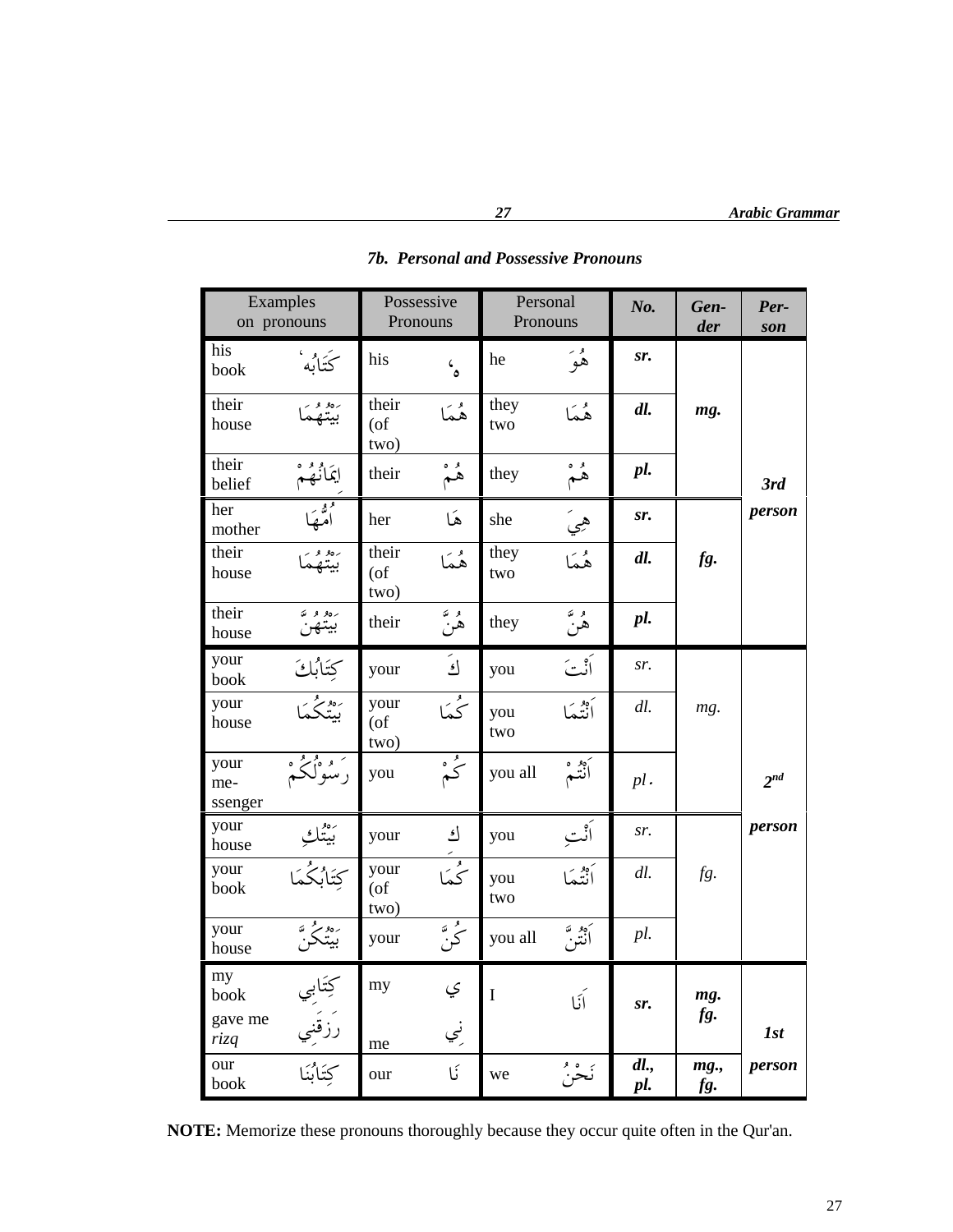|  | Companions صنحاب                                           | hearing               | and                       |                                 |  |  |  |  |  |
|--|------------------------------------------------------------|-----------------------|---------------------------|---------------------------------|--|--|--|--|--|
|  | دُكَّانٌ<br>Shop                                           | relatives             | أها<br>for                | ل ، لَ                          |  |  |  |  |  |
|  | مِنْ<br>from                                               | I helped              | نَصَدْر                   | انٌ<br>Verily                   |  |  |  |  |  |
|  | ابْنٌ<br>son                                               | Sustainer, Lord       | ر ٿئ<br>ر ب               | لسَان<br>tongue                 |  |  |  |  |  |
|  | $\equiv \equiv \equiv$ Exercises for Lesson No. 7 $\equiv$ |                       |                           |                                 |  |  |  |  |  |
|  | He is a Muslim.                                            | هُوَ مُسْلِ           | You are a scholar.        |                                 |  |  |  |  |  |
|  | I am a believer.                                           | اَنَا مُؤْمِنٌ        | She is righteous.         | انْتَ عَالِمٌ<br>هِيَ صَالِحَةٌ |  |  |  |  |  |
|  | your tongue                                                |                       | for him                   |                                 |  |  |  |  |  |
|  | my son                                                     | لِسَانُكُمْ<br>ابْنِي | towards me                | الَيُّ                          |  |  |  |  |  |
|  | I helped him                                               | نَصَرَكُه             | towards them<br>(females) |                                 |  |  |  |  |  |
|  | from you                                                   | منْكَ                 | for us                    |                                 |  |  |  |  |  |
|  | towards us                                                 | النكا                 | verily you (males)        |                                 |  |  |  |  |  |
|  | towards them<br>(males)                                    |                       | your hearing              |                                 |  |  |  |  |  |
|  | from you                                                   | مِنْكَ                | verily we                 | اٽَنا                           |  |  |  |  |  |
|  | our Lord                                                   |                       | my house                  |                                 |  |  |  |  |  |
|  | your Lord                                                  |                       | for them                  |                                 |  |  |  |  |  |
|  | our messenger                                              |                       | my relatives              |                                 |  |  |  |  |  |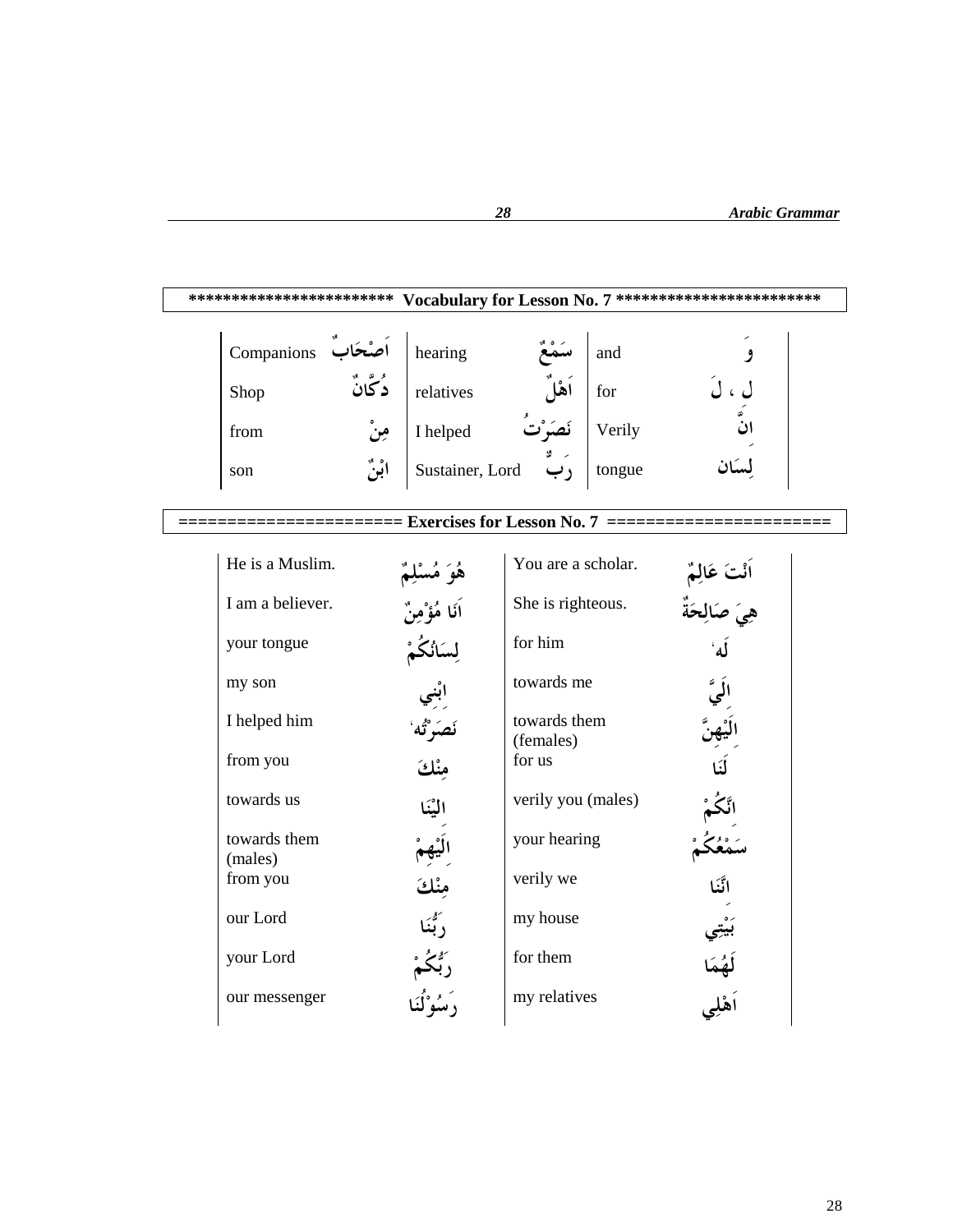## *8. The Preposition* &--

| <b>Prepositions</b>                  | <b>Examples of Prepositions / usage</b>               |  |  |  |  |
|--------------------------------------|-------------------------------------------------------|--|--|--|--|
| فچي<br>in                            | فِي بَيْت<br>in a house                               |  |  |  |  |
| مِن<br>from                          | قَرَأْنَا مِنَ الْقَرْآنِ<br>We read from the Qur'an. |  |  |  |  |
| عَل<br>on                            | عَلَى جَبَلٍ<br><sup>ج ک</sup> شا<br>on a mountain    |  |  |  |  |
| كَ<br>like                           | like a man                                            |  |  |  |  |
| عَنْ<br>about                        | عَنِ الصَّلَوة فِي المَسْجِدِ<br>I heard              |  |  |  |  |
|                                      | about Prayer in the Masjid                            |  |  |  |  |
| with                                 | I enetered with security                              |  |  |  |  |
| for                                  | for people                                            |  |  |  |  |
| towards                              | towards a city                                        |  |  |  |  |
| until                                | until the day-break                                   |  |  |  |  |
| by (of oath) $\overline{\mathbf{y}}$ | By Allah                                              |  |  |  |  |

#### *Rules of using Prepositions:*

- *1. These words are used as connectors.*
- *2. When these words are used with a proper noun, then a double kasrah ( - ), is placed on the last letter of word (or a single kasra, - in case*  $\bigcup$  *is attached with it).*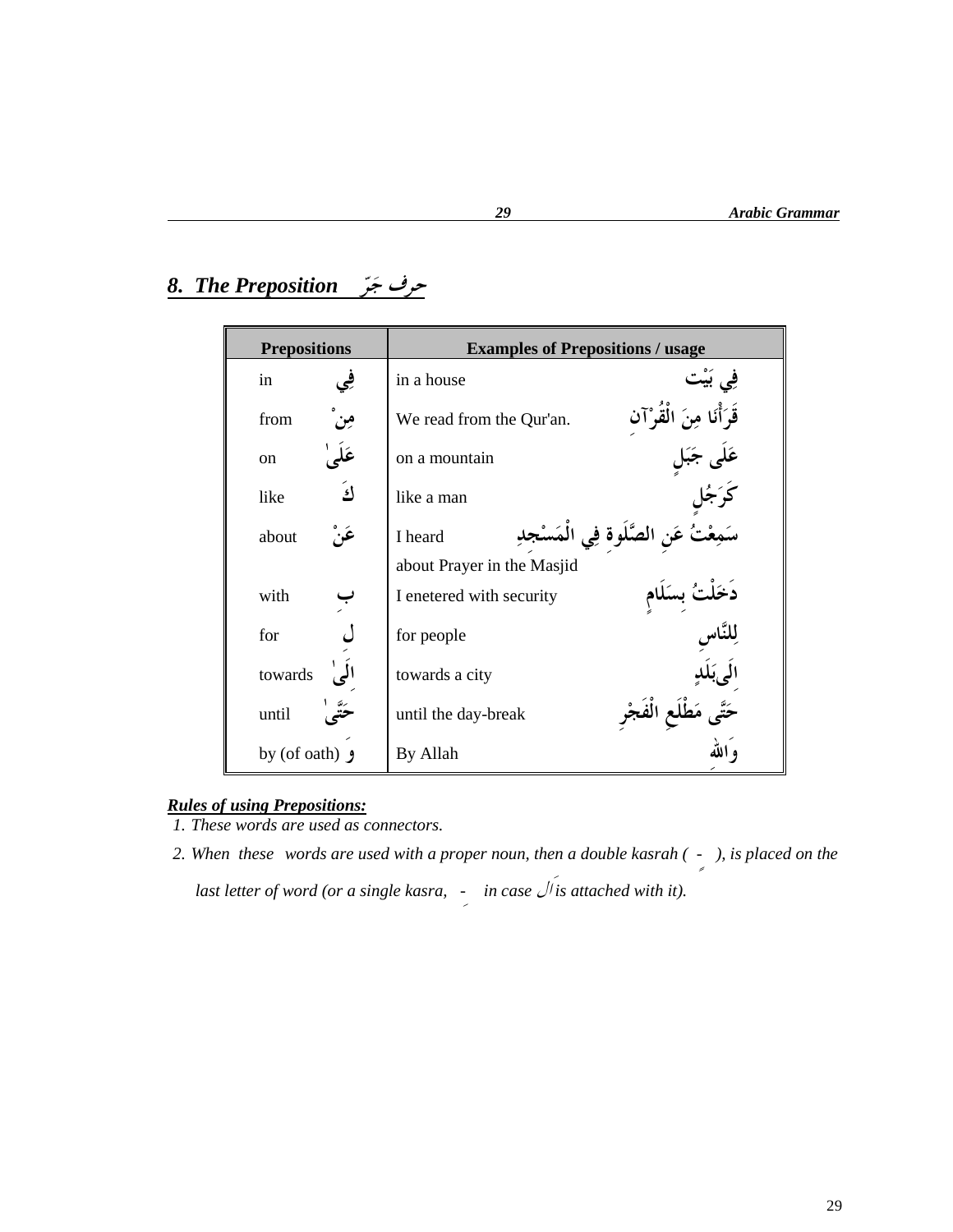#### *9. Subject* - *, Verb* -  *, and Object*

In general, in an Arabic sentence, the verb comes first, followed by the subject and the object. A Double Dhammah or tanveen ( - ) is placed on the subject and double fathah ( - ) is placed on the object. Look at the following examples:

| Hameed read the Qur'an. | قَرَأَ حَمِيدٌ قُرْأَنَا |  |
|-------------------------|--------------------------|--|
| Iqbal wrote a book.     | كَتَبَ اقْبَالٌ كِتَابًا |  |

In the first sentence, *read* is the verb, *Hameed* is the subject, and *the Qur'an* is the object. In the second one, *wrote* is the verb, *Iqbal* is the subject, and *a book* is the object.

|                                   | ************************* |      | <b>Vocabulary for Lesson No. 9</b> |           | ************************* |       |  |
|-----------------------------------|---------------------------|------|------------------------------------|-----------|---------------------------|-------|--|
|                                   | read                      |      | made                               | جعا       | created                   | خَلَة |  |
|                                   | wrote                     | تتد  | separated                          | ٯ         | collected                 |       |  |
|                                   | cheated                   | خک ع | water                              | ng<br>ماء | wealth, means             | هال   |  |
| <b>Exercises for Lesson No. 9</b> |                           |      |                                    |           |                           |       |  |

Translate the following into English. The translation is also provided to help you check your answers.

| Allah made Muhammad<br>(pbuh) a messenger. | جَعَلَ اللَّهُ مُحَمَّدًا رَّسُو لًا |
|--------------------------------------------|--------------------------------------|
| Allah created the people.                  | خَلَقَ اللهُ النَّاسَ                |
| Allah revealed the book.                   | اَنْزَلَ اللهُ كِتَابًا              |
| The Satan cheacter the<br>man.             | خَدَعَ الشَّيْطَانُ الْإِنْسَانَ     |
| We parted the sea.                         | فَرَقْنَا الْبَحْرَ                  |

*Note: When a word is attached with* - *then one of two fathah ( - ) , kasrah ( - ) or dhammah ( - ) in a tanveen ( - - or - ) are dropped. For example, as shown in the above sentences,*  - *has double dhammah, whereas*  - *has one dhammah since* - *is attached with*  - . *Similarly, <i>أَلْبَحْرَ has double fathah, whereas <sup>)</sup> <i>has only one fathah.*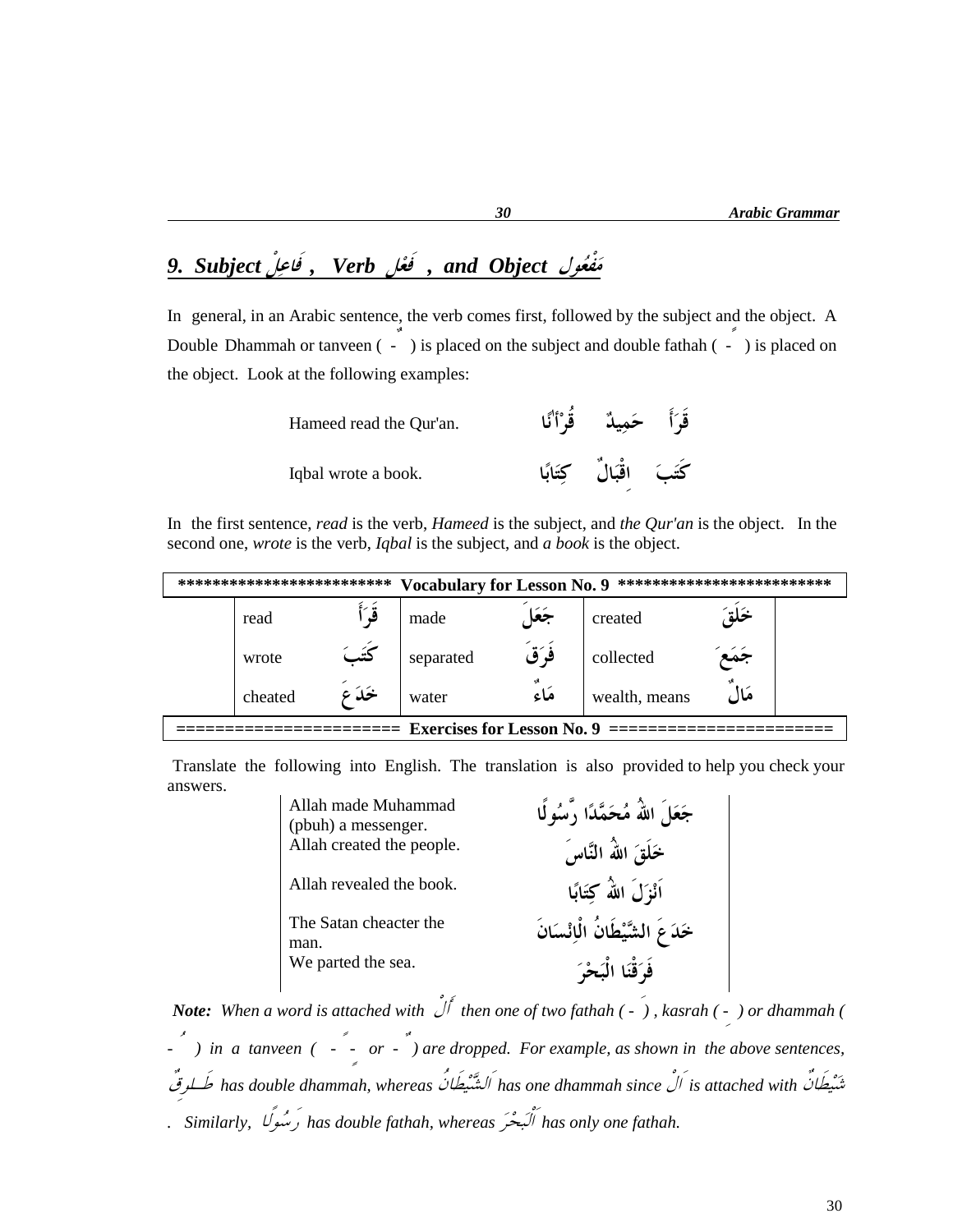# *10. Tense*

*10a. The Past Tense* - - 

| Past Tense      | مَاضِي                     | Possessive<br>Pronouns | Personal<br>Pronouns          | No. | Gen-<br>der        | Per-<br>son |
|-----------------|----------------------------|------------------------|-------------------------------|-----|--------------------|-------------|
| he did          | فَعَلَ                     | $\zeta$<br>٥           | هُوَ                          | sr. |                    |             |
| they two<br>did | فَعَلاَ                    | هُمَا                  | هُمَا                         | dl. | mg.                |             |
| they all<br>did | فَعَلُوا                   | ۿمُ                    | ۿمُ                           | pl. |                    | 3rd         |
| she did         | فَعَلَتْ                   | هَا                    | هيَ                           | sr. |                    | person      |
| they two<br>did | فَعَلْتَا                  | هُمَا                  | هُمَا                         | dl. | fg.                |             |
| they all<br>did | فَعَلْنَ                   | ۿڽٞ                    | ۿڽٞ                           | pl. |                    |             |
| you did         | فَعَلْتَ                   | ا<br>ك                 | أثتَ                          | sr. |                    |             |
| you two<br>did  | فَعَلْتُمَا                | م<br>کمکا              | أنتما                         | dl. | mg.                |             |
| you all<br>did  | رَ وُهِ هِ                 | ے<br>کم                | أب <sup>و ه</sup>             | pl. |                    | $2^{nd}$    |
| you did         | فَعَلْتِ                   | ائ                     | أثت                           | sr. |                    | person      |
| you two<br>did  | فَعَلْتُمَا                | ے۔<br>کما              | أنثما                         | dl. | fg.                |             |
| you all<br>did  | رَ وُهِ بَهَ<br>فَعَلْتُنَ | ء<br>کن                | <sub>اَ</sub> وَ مَعَ<br>انتس | pl. |                    |             |
| I did           | فَعَلْتُ                   | ي                      | أنَا                          | sr. | mg.<br>fg.         | 1st         |
| We did          | فَعَلْنَا                  | نَا                    | نَحْنُ                        | pl. | $dl.,$ mg.,<br>fg. | person      |

**Gender**: *mg.*: Masculine gender; *fg.*: Feminine gender **Number:** *sr.*: Singular; *dl..*: Dual; *pl.*: Plural (n)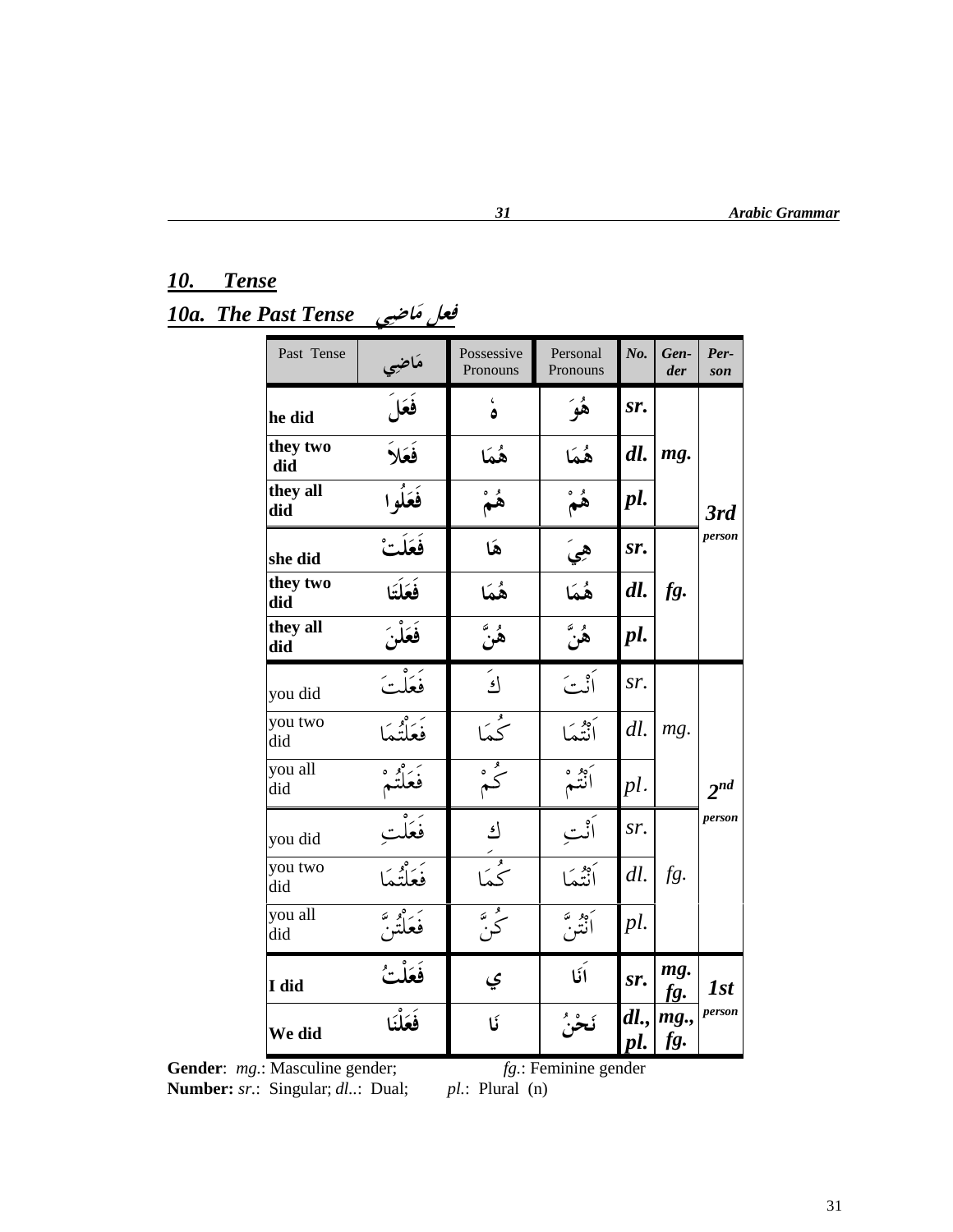Try to practice the pronouns and past tense by repeating the conjugation table using the following words. This will greatly help you in getting yourself familiarized with the verb forms. Is it not worth repeating it 10 to 15 times so that you can remember it for the rest of your life? It certainly is! Learning and practicing them for the sake of understanding Qur'an is one of the best worship for which you will be abundantly rewarded by Allah, inshaAllah.

| <b>Vocabulary for Lesson No. 10a</b><br>*************************<br>************************ |                             |        |                                     |       |                  |          |
|-----------------------------------------------------------------------------------------------|-----------------------------|--------|-------------------------------------|-------|------------------|----------|
|                                                                                               | he did                      | فعَا   | he went                             |       | he found         | و جَدَ   |
|                                                                                               | he wrote                    |        | he killed                           | قتا   | he refused       | كَفَرَ   |
|                                                                                               | he read                     | قْدَأَ | he made                             | جعا   | he joined        |          |
|                                                                                               | he helped                   |        | he opened                           | فتَحَ | he created       | خَلَقَہَ |
|                                                                                               | he hit,                     |        | he entered                          | دخا   | he sent          | ىَعَت    |
|                                                                                               | gave example<br>he demanded | - -    | he drank                            |       | he provided rizq | ر ز ق    |
|                                                                                               |                             |        | <b>Exercises for Lesson No. 10a</b> |       |                  |          |

Try to translate the Arabic words given below. The English translation is provided for you to check your answers.

| <i>mg. dl.</i> they opened                     | فئيجا      | mg. pl. they wrote               |                     |
|------------------------------------------------|------------|----------------------------------|---------------------|
| <i>mg. pl.</i> you did                         | فَعَلْتُمْ | mg. you helped                   |                     |
| <i>mg. pl.</i> they did                        | فَعَلْهِ ا | mg./fg. dl. you two opened       |                     |
| mg./fg. dl. you two did                        | فعَلْتُمَا |                                  |                     |
| <i>mg. dl.</i> they two did                    | فَعَلَا    | mg. pl. you demanded             | ىخچت                |
| <i>mg.</i> you did                             | فَعَلْتَ   | mg. dl. they two wrote           |                     |
| fg. she did                                    | فَعَلَتْ   | mg. pl. they demanded            |                     |
| <i>fg. pl.</i> they did                        | فَعَلْنَ   | mg. you went                     | $\cdot \frac{1}{2}$ |
| <i>mg. pl.</i> you went                        |            | mg./fg. dl. they two<br>demanded |                     |
| <i>img./fg. dl.</i> you two helped نَصَرْتُمَا |            | <i>mg. pl.</i> you wrote         |                     |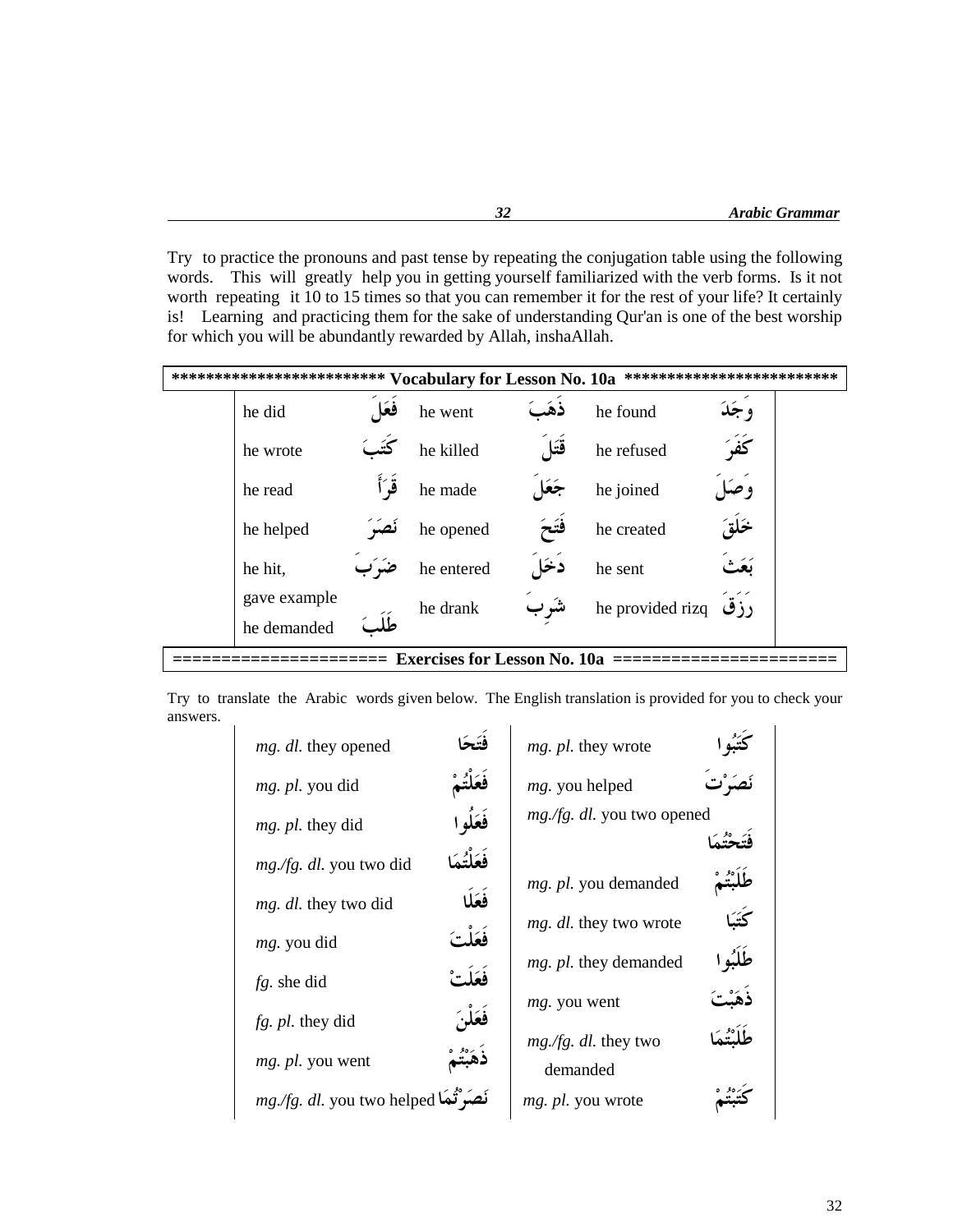#### *33 Arabic Grammar*



# *Active and Passive Voices*   ----

You already know that **(***he*) did. To make passive voice of this, you have to write it as which means (*it) is done*. Further examples are given below.

| mg. pl. you created          |         | mg. pl. you were created                           |     |
|------------------------------|---------|----------------------------------------------------|-----|
| mg. he killed                | قتا     | mg. he was killed                                  | قتا |
| Mg. pl. they demanded        | طلئه    | mg. pl. they were demanded $\frac{1}{2}$ طُلِبُو ا |     |
| <i>mg</i> . he sent          |         | mg. he was sent                                    |     |
| I sent                       |         | I was sent                                         |     |
| we provided                  | ۱ ; قنا | we were provided                                   |     |
| <i>mg. pl.</i> they provided | ، ز قه  | mg. pl. they were provided                         |     |

*Important Note:* Always be careful in placing A'araab (fathah, kasrah, or dhammah) on different parts of a sentence. A little change in these A'araab may lead to a completely different message. The tense may change from active to passive or the object may be changed to subject. In some cases, the sentence may not make any sense at all.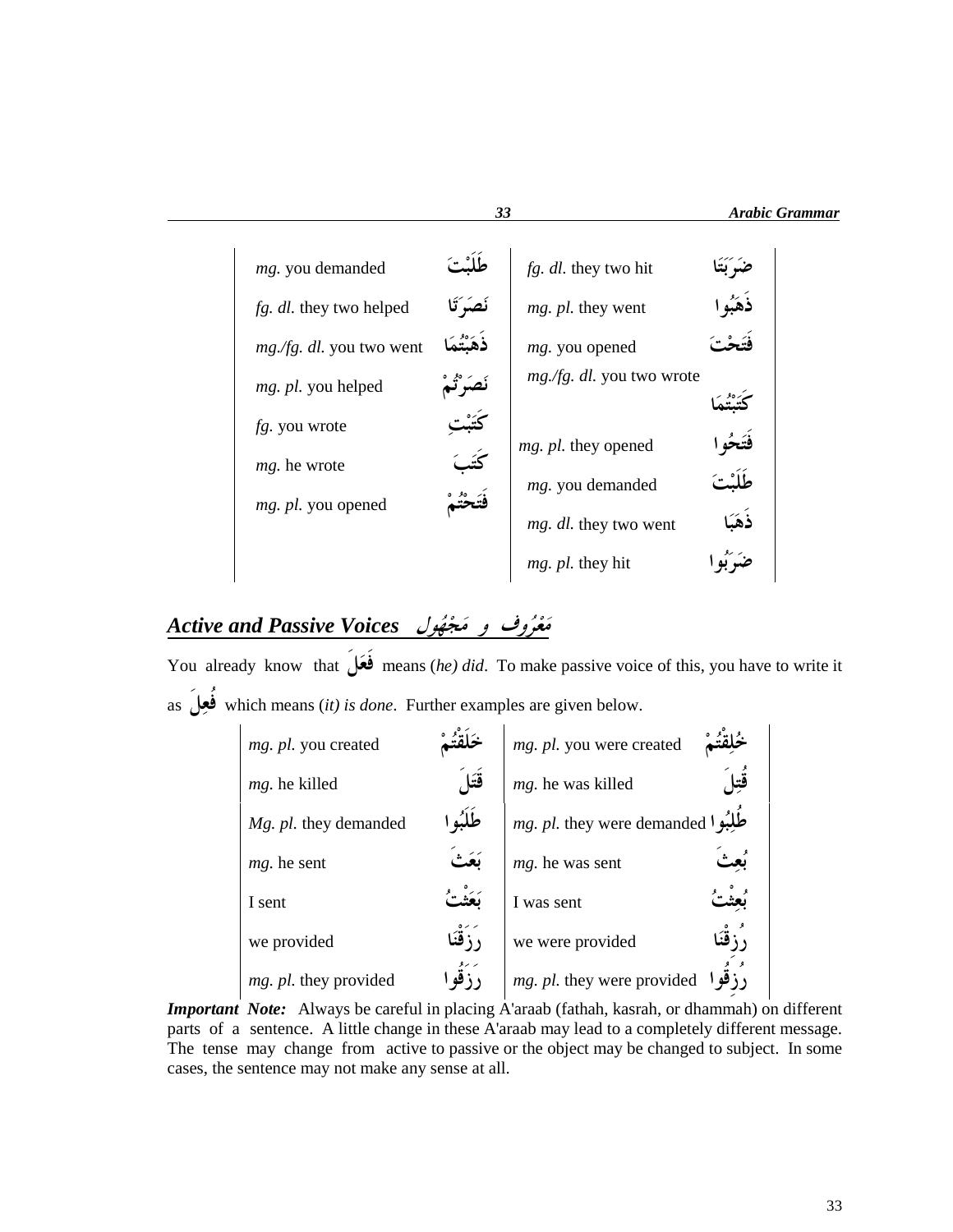#### *10b. The Present (and Future) Tense*  قعل مُد

| Present Tense | مُضارع       | Possessive<br>Pronouns  | Personal<br>Pronouns        | $N0$ . | Gen-<br>der          | Per-<br>son |
|---------------|--------------|-------------------------|-----------------------------|--------|----------------------|-------------|
| he does       | يَفْعَلُ     | ٥                       | ۿۅٞ                         | sr.    |                      |             |
| they do.      | يَفْعَلاَن   | هُمَا                   | هُمَا                       | dl.    | mg.                  |             |
| they do       | يَفْعَلُو نَ | ۿؠٛ                     | ۿؠ۠                         | pl.    |                      | 3rd         |
| she does.     | تَفْعَلُ     | هَا                     | هيَ                         | sr.    |                      | person      |
| they do.      | تَفْعَلاَن   | هُمَا                   | هُمَا                       | dl.    | fg.                  |             |
| they do.      | يَفْعَلْنَ   | ۿڽٞ                     | ۿڽٞ                         | pl.    |                      |             |
| you do        | تَفْعَلُ     | كُ                      | أثتَ                        | sr.    |                      |             |
| you do        | تَفْعَلاَن   | م<br>کمکا               | أنتيما                      | dl.    | mg.                  |             |
| you do        | قَفْعَلُونَ  | ا<br>کم                 | أثبتم                       | pl.    |                      | $2^{nd}$    |
| you do        | تَفْعَلِينَ  | $\overline{\mathbf{S}}$ | أثت                         | sr.    |                      | person      |
| you do        | ٙؿؘڡ۫ۘۼڸٳؘڹ  | ے۔<br>کما               | أقشما                       | dl.    | fg.                  |             |
| you do        | تَفْعَلْنَ   | ء<br>کن                 | أ <sup>ەوب</sup> ة<br>انتىن | pl.    |                      |             |
| I do          | ٱفْعَلُ      | ي                       | أنّا                        | sr.    | mg.<br>fg.           | <b>1st</b>  |
| We do         | نَفْعَا ُ    | ئا                      | نَحْنُ                      | pl.    | $dl.,$   mg.,<br>fg. | person      |

sr.: Singular; dl.: Dual;

**Gender:** mg: Masculine gender; fg: Feminine gender<br> **Number:** sr.: Singular; dl.: Dual; pl: Plural (n)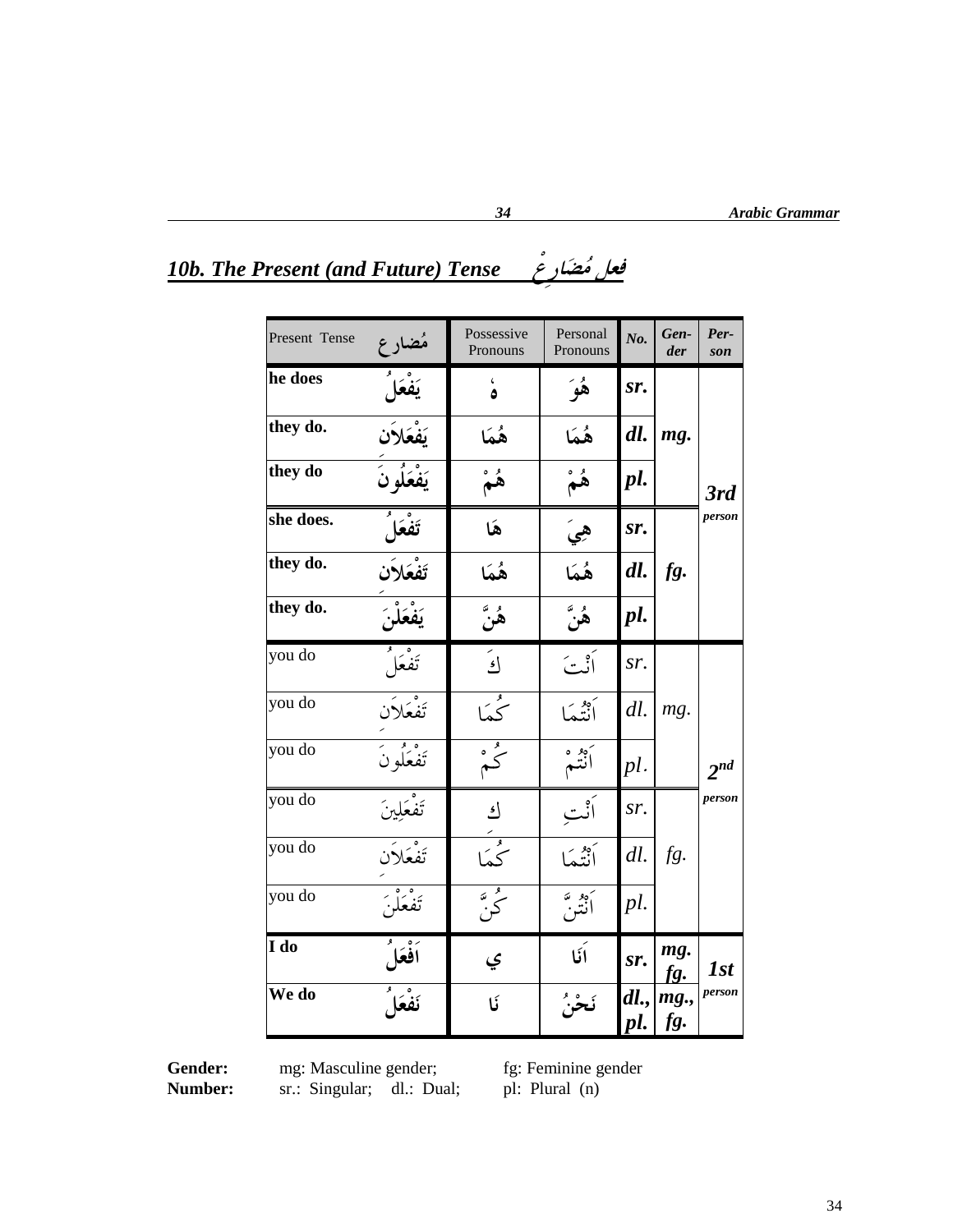**IMPORTANT NOTE:**  ; **actually is the Imperfect Tense and refers to an action which is incomplete at the time to which reference is being made. It refers to the present tense in general. It becomes Future tense by addition of the prefix or the particle** -! **before the** ; **forms.**

### \*\*\*\*\*\*\*\*\*\*\*\*\*\*\*\*\*\* Vocabulary & Exercises for Lesson No. 10b \*\*\*\*\*\*\*\*\*\*\*\*\*\*\*\*\*\*\*

| mg. dl. they two drink    | ىشە ئالا    | fg. pl. you make                    |                   |
|---------------------------|-------------|-------------------------------------|-------------------|
| mg. he collects           | بَجْمَ      | mg. dl. you two drink               | تَشَرَبَان        |
| I know                    | أغلُمُ      | fg. dl. they two drink              | تَشَرَبَالَ       |
| I open                    | اَفْتَحُ    | mg. dl. you two make                | تَحْعَلان         |
| fg. sr. you collect       | تَجْمَه     | fg. dl. they two make               | تَجْعَكان         |
| mg. pl. they thank        | ىشكە'و ن    | pl. we worship                      | ئعْنْدُ           |
| mg. pl. they disbelieve   | يَكْفَرُونَ | mg. pl. they recite                 | يَتْلَو نَ        |
| I worship                 | أعْبُدُ     | mg. pl. you recite                  | تَتْلَهِ نَ       |
| mg. you know              | تَعْلَمُ    | mg. they don't know لَا يَعْلَمُو ن |                   |
| we don't hear             |             | I don't disbelieve                  | لًا أَكْفُهُ ۖ    |
| And they will not grieve. |             |                                     | هُمْ يَحْزَٰنُو ن |

They hear the words of Allah. %- (

 $\rm I$  do not worhsip what you worship.  $\rm \dot{\tilde{S}}$ لَا اَعْبُدُ مَا تَعْبُدُونَ

We do not worship except Allah. %" 

They believe in Allah and His

messenger.

Try to translate the Arabic words given below. The translation is provided for you to check yourself.

يُؤْمِنُون بَاللهِ و رسُولِه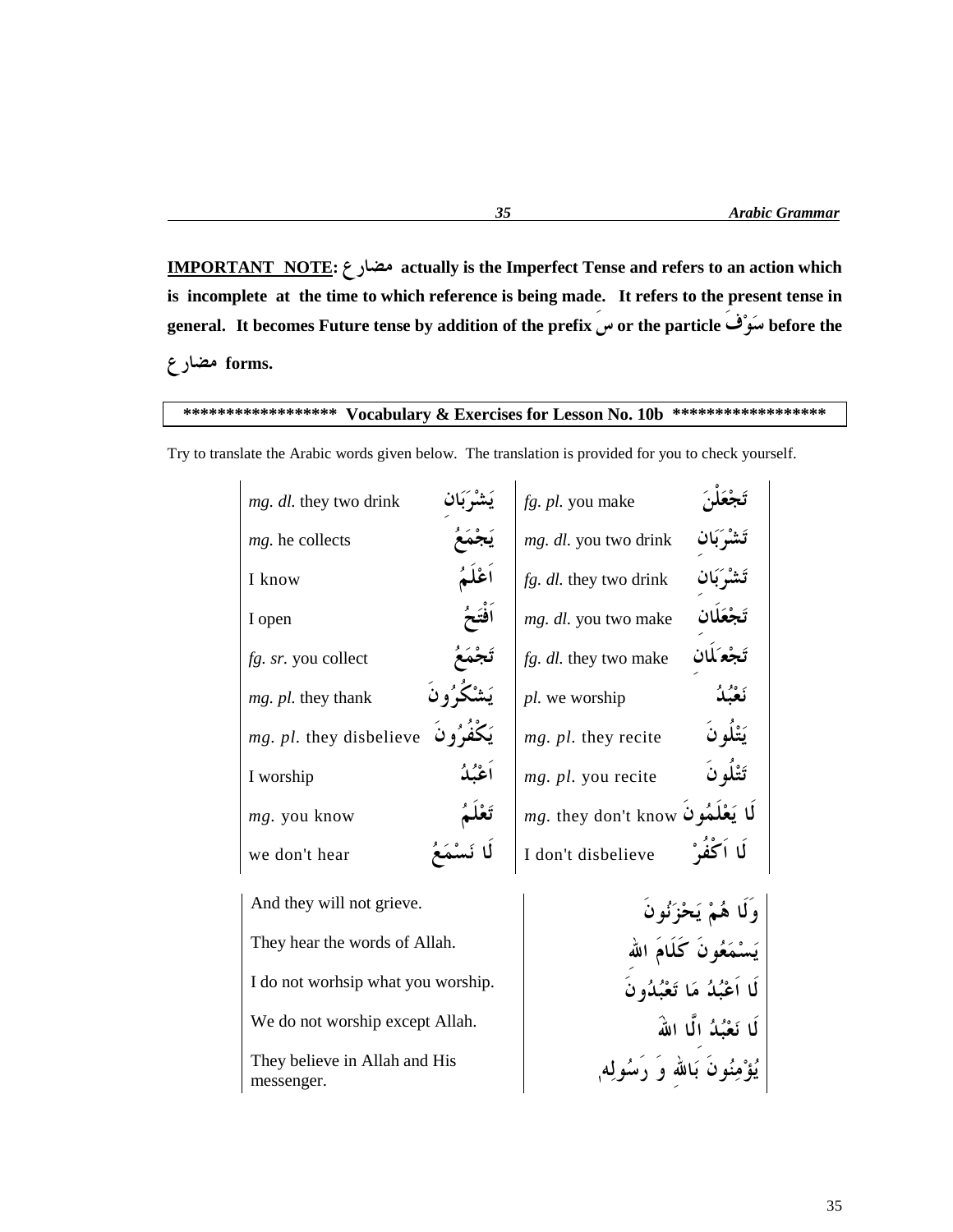### *Active and Passive Voice:*

As you have seen earlier,  is made passive by writing for verbs in past tense. However, in case of present tense, يُفْعَلُ is made passive by writing it as يُفْعَلُ , i.e., first letter will have dhammah /  $pesh$  ( $-$ ) and the third letter will have fathah ( $-$ ). The remaining letters will have the same A'araab as in the case of active voice.

Concentrate on the following examples:



**\*\*\*\*\*\*\*\*\*\*\*\*\*\*\*\*\*\*\*\*\*\*\*\*\* Vocabulary & Exercises \*\*\*\*\*\*\*\*\*\*\*\*\*\*\*\*\*\*\*\*\*\*\*\*\*\*\*\***

Try to translate the Arabic words given below. The translation is provided for you to check yourself.

| they understand           |               | they cut               | ىَقطعُە ن        |
|---------------------------|---------------|------------------------|------------------|
| they (women) are<br>asked |               | they will not<br>asked | لَا تُسْأَلُه نَ |
| they do not fear          |               | they                   |                  |
| (it) is opened.           |               | they are killed        |                  |
| they do not cut           | يَقْطَعُونَ   | you understand         | تَفْهَدُ         |
| you are provided.         | تُهُ وَقَا فَ | you are helped         |                  |
| you are provided.         |               | you are helped         |                  |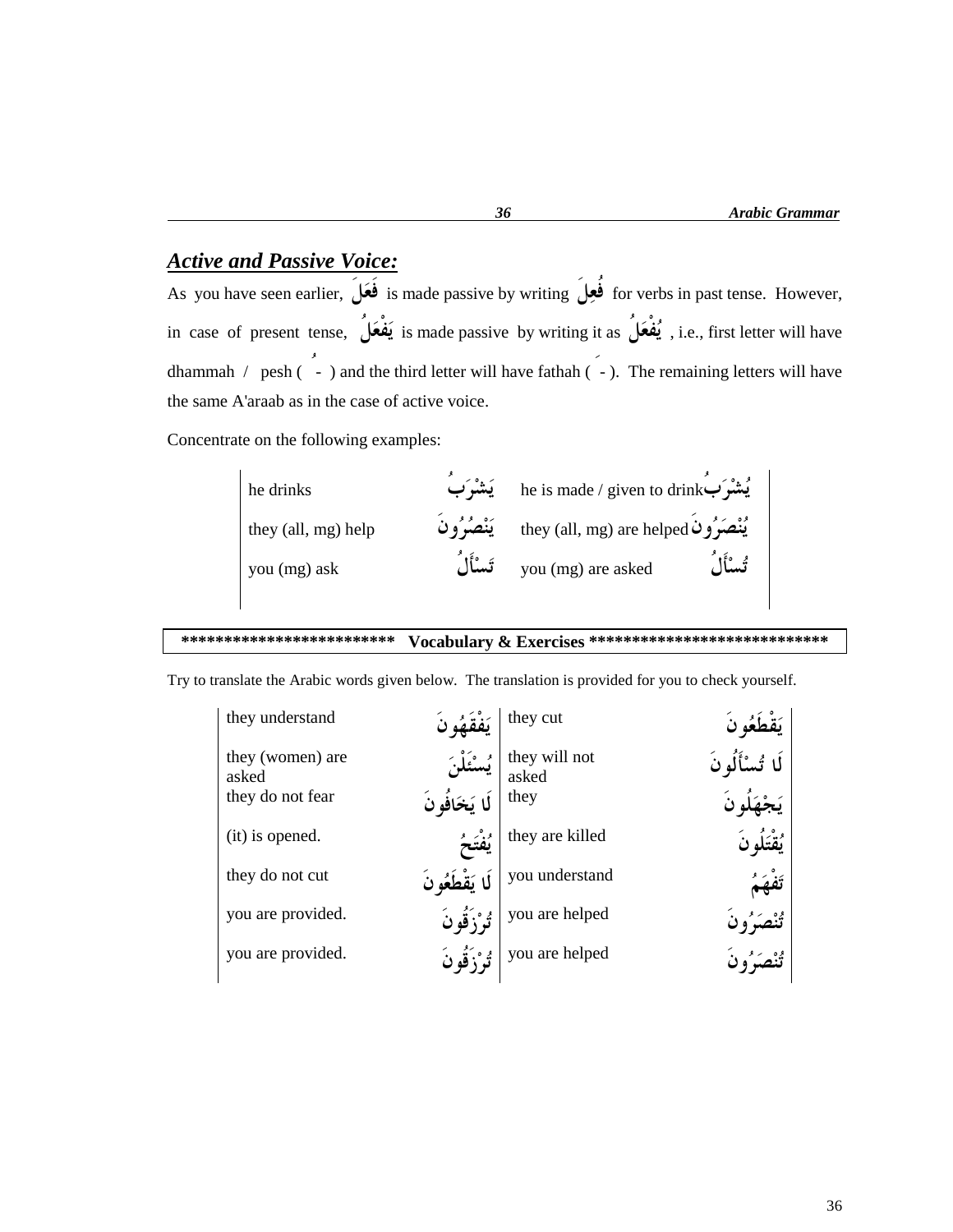# <u>- أُمُر و نَهُي IOc. Imperative and Negative Imperative</u>

You can order only to the person in front of you  $(2^{nd}$  person). Therefore, the imperative and negative forms for only the  $2<sup>nd</sup>$  person are provided below.

| Negative<br>Imperative | نهي           | Imperative               | امر      | Poss.<br>Prns. | Pers.<br>Prns.            | No. | Gen-<br>der | Per-<br>son |
|------------------------|---------------|--------------------------|----------|----------------|---------------------------|-----|-------------|-------------|
| Don't<br>$do$ (it).    | لَا تَفْعَا   | Do $(it)$ .              | افعًا    | ك              | اٽٽ                       | sr. |             |             |
| Don't do<br>(it).      | لَا تَفْعَلَا | (you two)<br>Do $(it)$ . | افعكلا   | я.<br>كمكا     | أثثما                     | dl. | mg.         |             |
| Don't<br>$do$ (it).    | لَا تَفْعَلُو | (you all)<br>Do $(it)$ . | افْعَلوا | ۰              |                           | pl. |             | $2^{nd}$    |
| Don't do<br>(it).      | لَا تَفعَا    | Do $(it)$ .              | افعَلِي  | ك              |                           | sr. |             | person      |
| Don't do<br>(it).      | لَا تَفْعَلَا | (you two)<br>Do $(it)$ . | افعكا    | я.<br>كمكا     | أبقم                      | dl. | fg.         |             |
| Don't do<br>(it).      | لـا تَفعَلىنَ | (you all)<br>$Do$ (it).  | افعَلمَ  | ىك             | <sub>ک</sub> ہو ته<br>انت | pl. |             |             |

**\*\*\*\*\*\*\*\*\*\*\*\*\*\*\*\*\*\*\*\*\*\*\*\* Vocabulary for Lesson No. 10a \*\*\*\*\*\*\*\*\*\*\*\*\*\*\*\*\*\*\*\*\*\*\*\***

| to act, work            | z<br>عَمَا                       | asked |  |
|-------------------------|----------------------------------|-------|--|
| to know                 | $\frac{1}{2}$                    | drank |  |
| to open, expand         | zg                               | rode  |  |
| (he) separated, divided | د<br>و تقوی <sup>د</sup><br>قو ق | went  |  |
| came near               |                                  |       |  |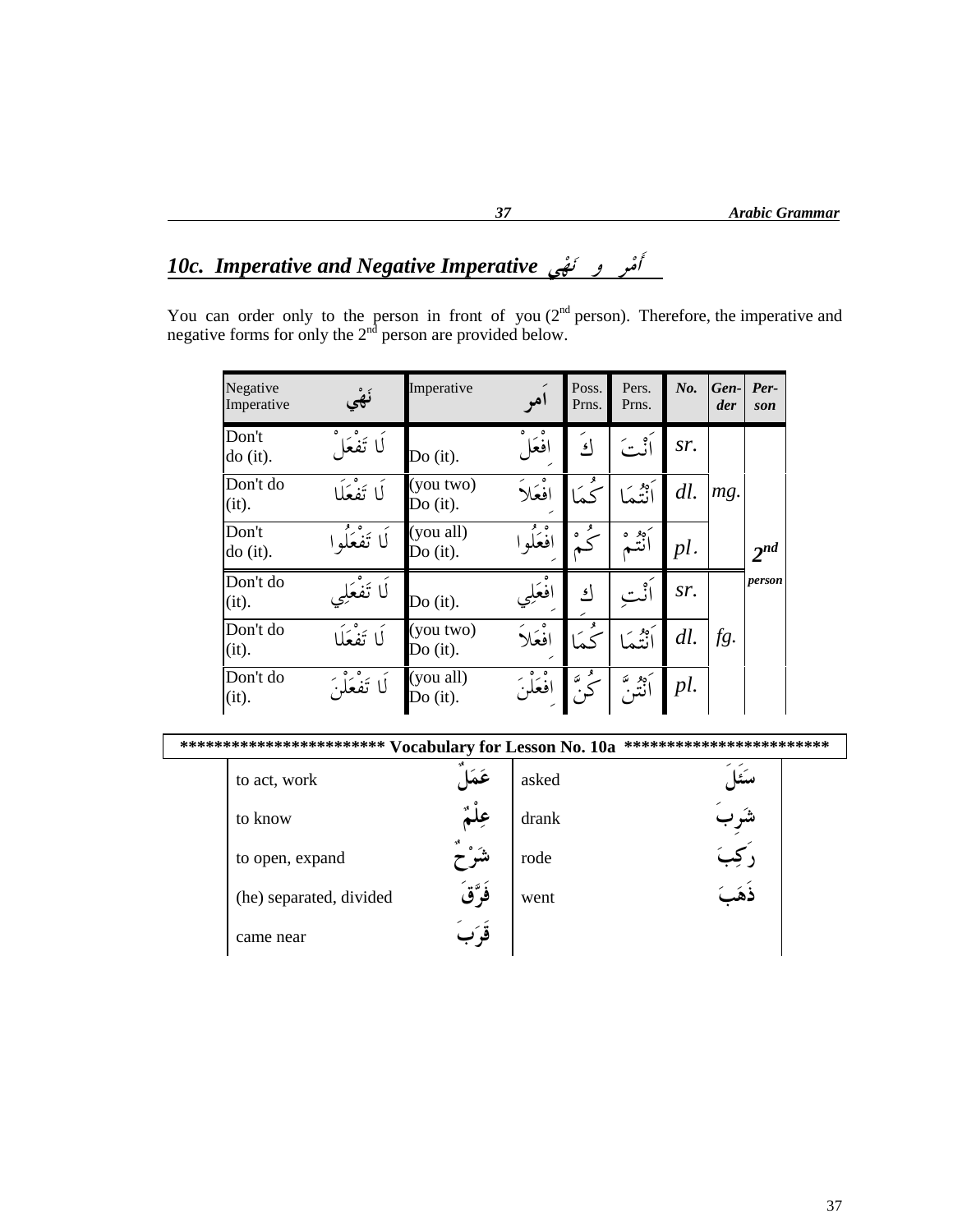**Exercises for Lesson No. 10c ===** 

| im. mg. sr. (you) Go                              |               | im. mg. pl. Know.                         |                |
|---------------------------------------------------|---------------|-------------------------------------------|----------------|
| ni. mg./fg. dl. (You two)<br>Do not go near (it). | لَا تَقْرَبَا | <i>ni. mg. sr.</i> Do not<br>$\phi$ (it). | لَا تَفْعَا    |
| <i>ni. fg. sr.</i> Do not fear (it).              | ﺎ ﺗَﺨَﺎﻓ      | <i>ni. mg. sr.</i> Do not<br>go.          | لَا تَذْهَبْ   |
| im. mg. sr. Open.                                 |               | <i>ni. mg. sr.</i> Do not<br>make.        | لا تَجْعَا     |
| <i>im. mg. sr.</i> (you) Say                      | قا            | <i>ni. mg. pl.</i> Do not<br>say.         | لًا تَقْولُوا  |
| open up for me                                    |               | (you two) don't<br>come near              | لًا تَقْرَبَا  |
| (you all) drink                                   |               | don't ask me                              | لا تَسْأَلن    |
| (you all) ride                                    |               | and (you all)<br>listen                   | وابشقعُو       |
| im. mg. sr. (you all) Say                         | قُو لُو ا     | ni. mg. pl. Do not<br>be divided.         | لَا تَفَوَّقُه |
| <i>im. mg. sr. Be.</i>                            |               | ni. mg. pl. Do not<br>be.                 | تكە ئە         |

### **IMPORTANT NOTE**

All the verb forms of that were taught in the previous lessons along with personal and possessive pronouns are given in the table on the next page. Try to reproduce this table a couple عَمَل ، عَلِمَ ، كَفَرَ ، نَفقَ ، ضَرَب ، شَرب ، فَتَحَ ، ذهَبَ ، قَتَل ،:of times for different verbs such as .<br>. جَعَلَ كَتَبَ ، دَخَلَ ، طَلَبَ،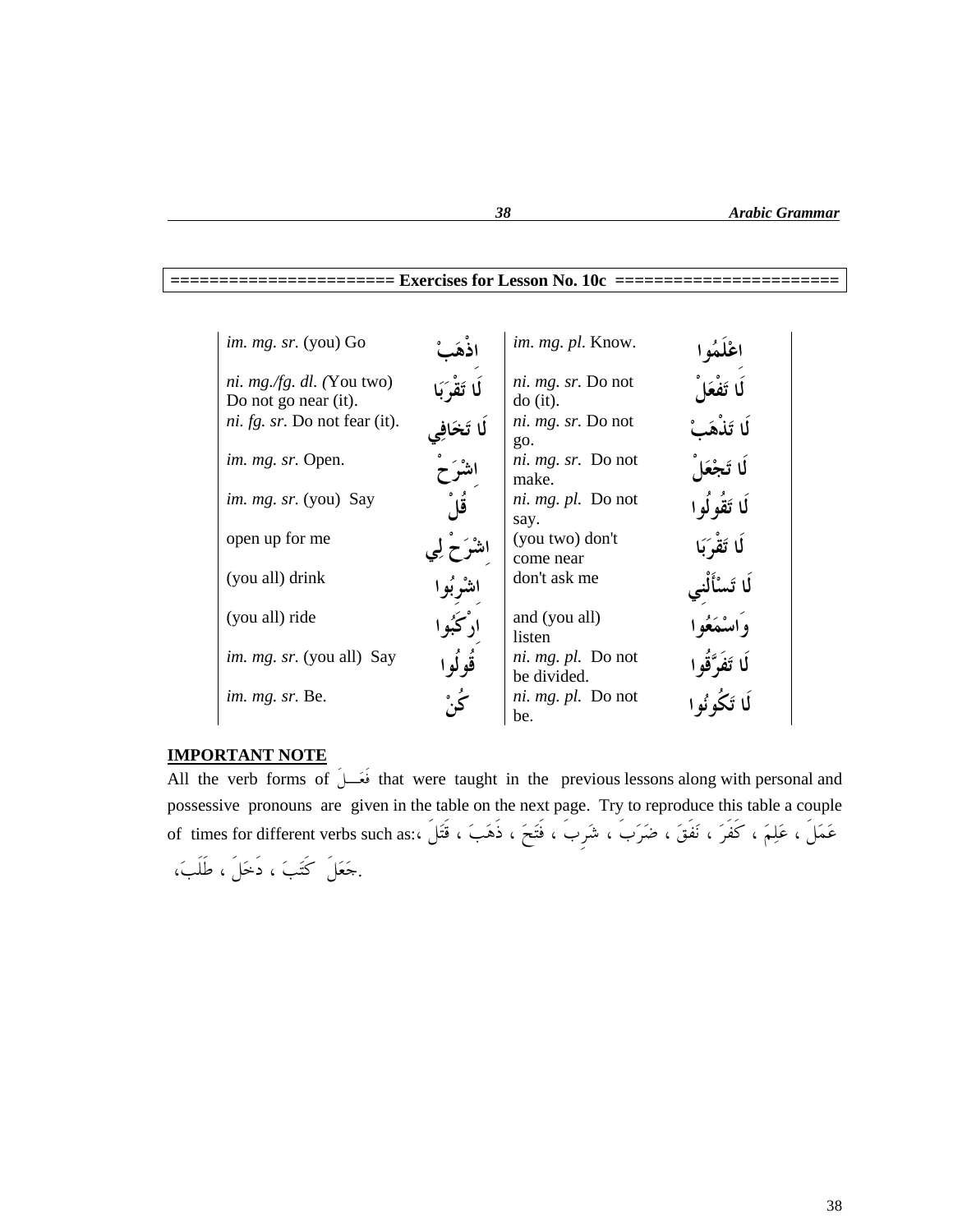| نَهْي          | أمر       | مُضارع       | مَاضِي       | Poss.<br>Prns.                  | Pers.<br>Prns.              | $N0$ .     | Gen-<br>der | Per-<br>son |
|----------------|-----------|--------------|--------------|---------------------------------|-----------------------------|------------|-------------|-------------|
|                |           | يَفْعَلُ     | فَعَلَ       | $\overset{\leftarrow}{\bullet}$ | ۿۅٞ                         | sr.        |             |             |
|                |           | يَفْعَلاَن   | فَعَلاَ      | هُمَا                           | هُمَا                       | dl.        | mg.         |             |
|                |           | يَفْعَلُو نَ | فَعَلُوا     | ۿمٌ                             | ۿمُ                         | pl.        |             | 3rd         |
|                |           | تَفْعَلُ     | فَعَلَتْ     | هَا                             | هيَ                         | sr.        |             | person      |
|                |           | تفعَلان      | فَعَلْتَا    | هُمَا                           | هُمَا                       | dl.        | fg.         |             |
|                |           | يَفْعَلْنَ   | فَعَلْنَ     | ۿڽٞ                             | هرة                         | pl.        |             |             |
| لَا تَفْعَلْ   | افْعَلْ   | تَفْعَلُ     | فَعَلْتَ     | $\mathbf{r}$                    | أثتَ                        | sr.        |             |             |
| لَا تَفْعَلَا  | افْعَلاَ  | تَفْعَلاَن   | فَعَلْتُمَا  | ر<br>کھکا                       | أنتما                       | dl.        | mg.         |             |
| لَا تَفْعَلُوا | أفعلوا    | تَفْعَلُونَ  | فَعَلْتُمْ   | ے<br>کم                         | أنتم                        | pl.        |             | $2^{nd}$    |
| لَا تَفْعَلِي  | أفْعَلِي  | تَفْعَلِينَ  | فَعَلْتِ     | ای                              | أنْتِ                       | sr.        |             | person      |
| لَا تَفْعَلَا  | افْعَلاَ  | تَفْعَلاَن   | فَعَلْتُمَا  | ے۔<br>کما                       | أنتعكا                      | dl.        | fg.         |             |
| لَا تَفْعَلْنَ | افْعَلَنَ | تَفْعَلْنَ   | وَعَمَلْتُنَ | ءِ<br>کن                        | <sub>اَ</sub> وو ته<br>انتن | pl.        |             |             |
|                |           | ٱفْعَلُ      | فَعَلْتُ     | ي                               | أنَا                        | sr.        | mg.<br>fg.  | <b>1st</b>  |
|                |           | نَفْعَلُ     | فَعَلْنَا    | نَا                             | نَحْنُ                      | dl.<br>pl. | mg.<br>fg.  | person      |

*Conjugation table for the verb* -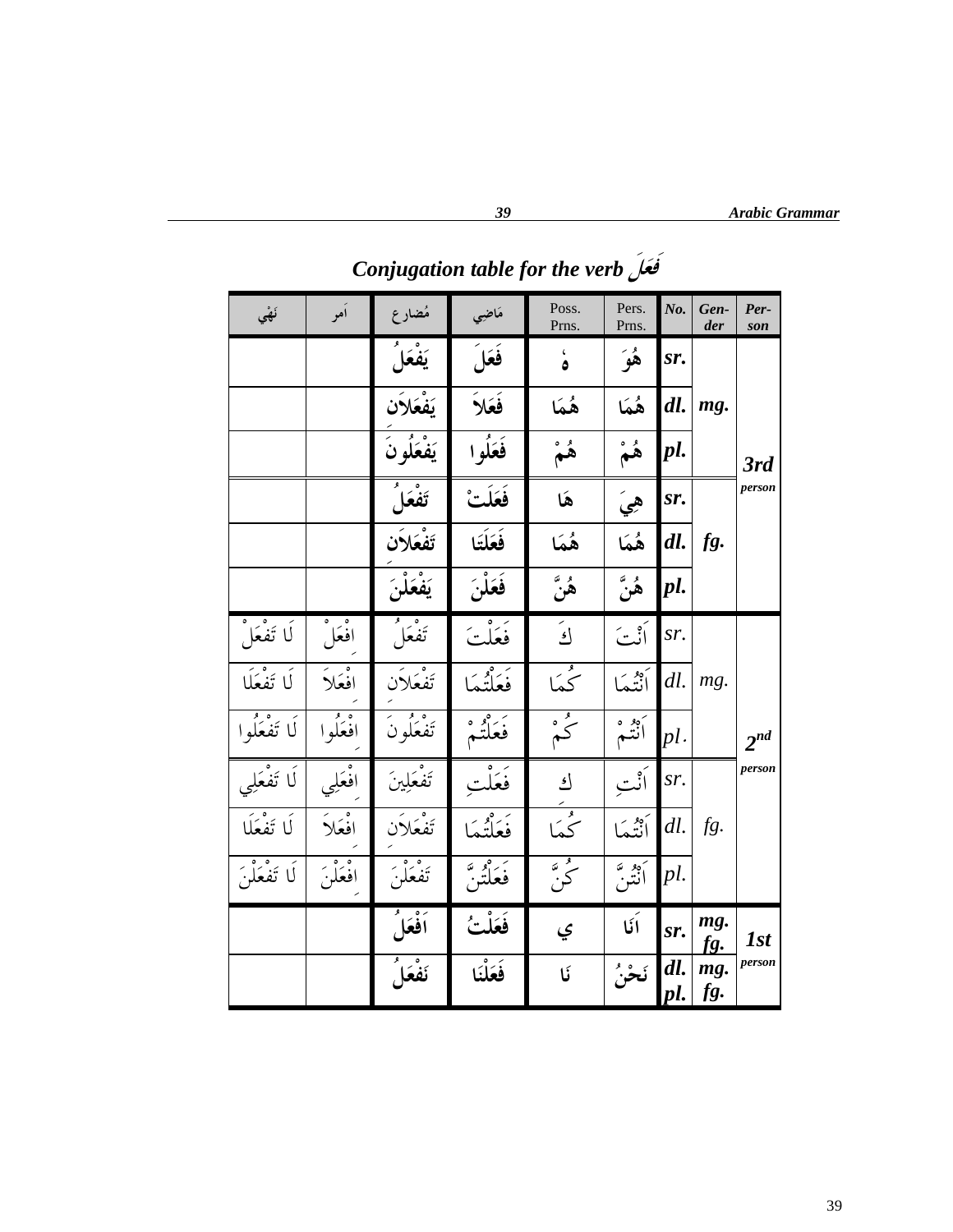| نَهْي         | أمر        | مُضارع         | مَاضِي                                | Poss.<br>Prns.                  | Pers.<br>Prns.            | No.        | Gen-<br>der | Per-<br>son |
|---------------|------------|----------------|---------------------------------------|---------------------------------|---------------------------|------------|-------------|-------------|
|               |            | يَكُونُ        | كَانَ                                 | $\overset{\leftarrow}{\bullet}$ | هُوَ                      | sr.        |             |             |
|               |            | يَكُونَان      | كَاناً                                | هُمَا                           | هُمَا                     | dl.        | mg.         |             |
|               |            | يَكُونُونَ     | كانوا                                 | ۿؠ۠                             | ۿؠٛ                       | pl.        |             | 3rd         |
|               |            | تَكُونُ        | كَانَتْ                               | هَا                             | هِيَ                      | sr.        |             | person      |
|               |            | تَكُوناَن      | كَانتَا                               | هُمَا                           | هُمَا                     | dl.        | fg.         |             |
|               |            | ۘؠؘۣػؙڽؓ       | ػؙؾٞ                                  | ۿڽٞ                             | ۿؙڹٞ                      | pl.        |             |             |
| لَا تَكُنُّ   | ۔<br>کن    | تَكُونُ        | ۔<br>کنتَ                             | $\tilde{\mathcal{L}}$           | أثتَ                      | sr.        |             |             |
| لَا تَكُونَا  | ۔<br>کوناَ | تَكُونَان      | ڭتىما                                 | تخميما                          | أنتيما                    | dl.        | mg.         |             |
| لَا تَكُونُوا | کُونُوا    | تَكُوْنُونَ    | ځ <sub><sup>هو ه</sup><br/>کنتم</sub> | گره<br>کم                       | أنتم                      | pl.        |             | $2^{nd}$    |
| لَا تَكُوني   | ۔<br>کوني  | ۔<br>تَكُونينَ | ۔<br>کنتِ                             | ائ                              | أنْتِ                     | sr.        |             | person      |
| لَا تَكوناً   | ۔<br>کوناَ | ۔<br>تَكُونَان | ے<br>کنتما                            | ے۔<br>کمکا                      | أنتمما                    | dl.        | fg.         |             |
| لَا تَكُنَّ   | ۔<br>کن ً  | تَكُنَّ        | م <sup>ق</sup> ور ته<br>کنتن          | مځ <sup>پ</sup> ه<br>کن         | أ <sup>ەوب</sup><br>انتىن | pl.        |             |             |
|               |            | اَکُونُ        | ڭچىت                                  | ي                               | أنَا                      | sr.        | mg.<br>fg.  | <b>1st</b>  |
|               |            | نَكُونُ        | ڭتا                                   | نَا                             | نَحْنُ                    | dl.<br>pl. | mg.<br>fg.  | person      |

*Conjugation table for the verb*  

The verb forms of  $\tilde{c}$  are extensively used in the Qur'an. Try to reproduce this table a couple of times to get a very good familiarity of all the forms shown above.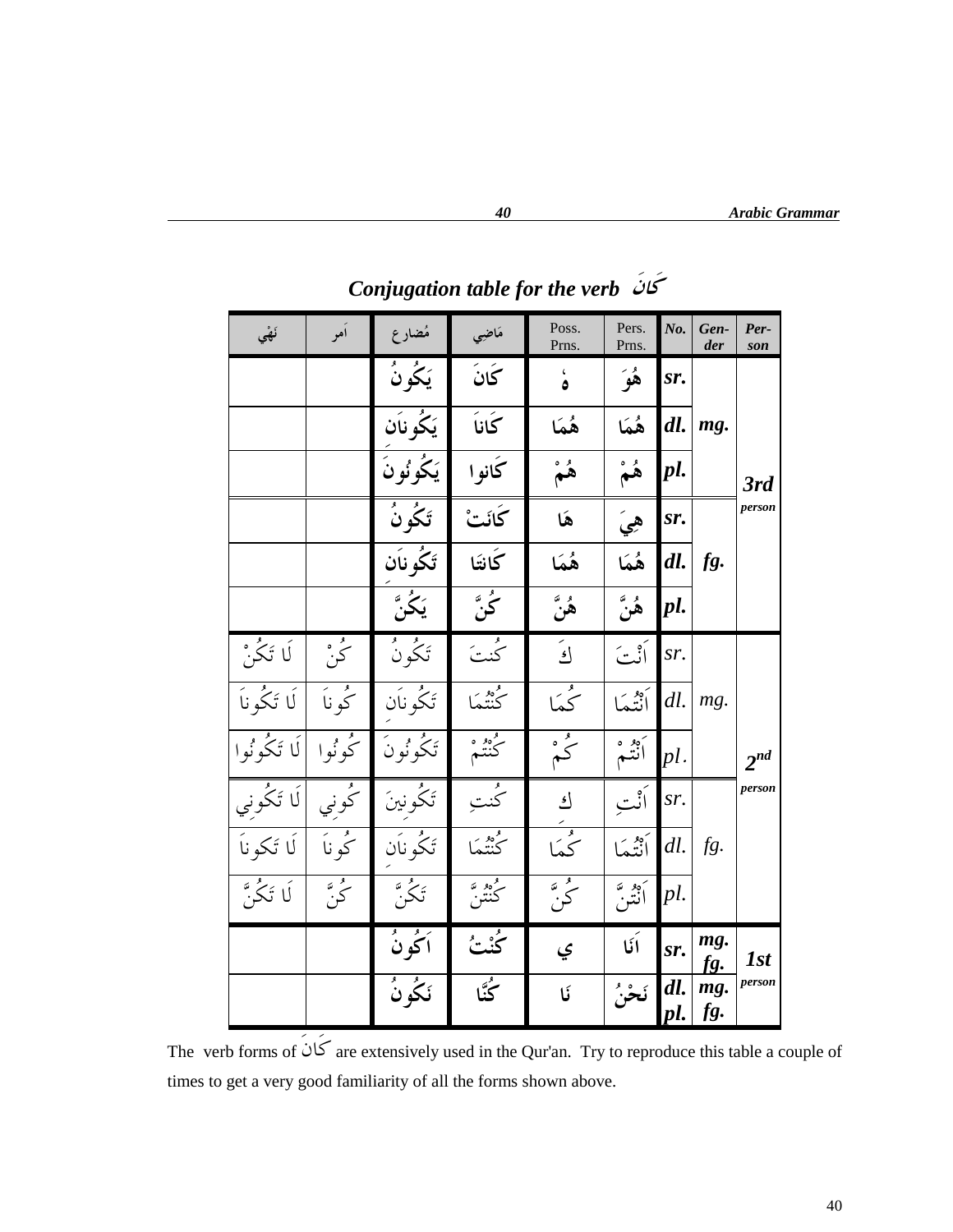| ئىٹى        | أمر        | مُضارع     | مَاضِي                    | Poss.<br>Prns.                  | Pers.<br>Prns.                    | No.        | Gen-<br>der | Per-<br>son |
|-------------|------------|------------|---------------------------|---------------------------------|-----------------------------------|------------|-------------|-------------|
|             |            | يَقُولُ    | قَالَ                     | $\overset{\leftarrow}{\bullet}$ | هُوَ                              | sr.        |             |             |
|             |            | يَقُولاَن  | قالاً                     | هُمَا                           | هُمَا                             | dl.        | mg.         |             |
|             |            | يَقَولُونَ | قَالُوا                   | ۿمٌ                             | ۿؠٛ                               | pl.        |             | 3rd         |
|             |            | تَقُولُ    | قَالَتْ                   | هَا                             | هِيَ                              | sr.        |             | person      |
|             |            | تَقُو لاَن | قَالَتَا                  | هُمَا                           | هُمَا                             | dl.        | $fg$ .      |             |
|             |            | ۘؠؘقُلْنَ  | قْلْنَ                    | ۿڽٞ                             | هُنَّ                             | pl.        |             |             |
| لأتقل       | قل         | تقولُ      | قلتَ                      | اُگُ                            | أثتَ                              | sr.        |             |             |
| لأتَقُولَا  | قولًا      | تَقُولاَن  | قلقيما                    | تحميما                          | أنتعكا                            | dl.        | mg.         |             |
| لأتَقُولُوا | قولُوا     | تَقُولُونَ | قره<br>قلتم               | $\sum_{k=1}^{\infty}$           | أنتم                              | pl.        |             | $2^{nd}$    |
| لأتَقُولِي  | و<br>قولي  | تَقُولِينَ | قلتِ                      | ائ                              | انْتِ                             | sr.        |             | person      |
| لأَتَقُولَا | قُولَا     | تَقُولاَن  | قلقما                     | ر<br>کھکا                       | أنتعكا                            | dl.        | fg.         |             |
| لأتَقْلُنَ  | وه<br>قلنَ | تَقَلْنَ   | ق <sub>قوية</sub><br>قلتن | ءِ<br>کن                        | <sub>اً</sub> و ته<br><b>انتن</b> | pl.        |             |             |
|             |            | ٱقُولُ     | قُلْتُ                    | ي                               | أنّا                              | sr.        | mg.<br>fg.  | 1st         |
|             |            | نَقُولُ    | قُلْنَا                   | ئا                              | نَحْنُ                            | dl.<br>pl. | mg.<br>fg.  | person      |

*Conjugation table for the verb*  

Different forms of are frequently used in the Qur'an. Try to reproduce this table a couple of times to get a very good familiarity of all the forms shown above.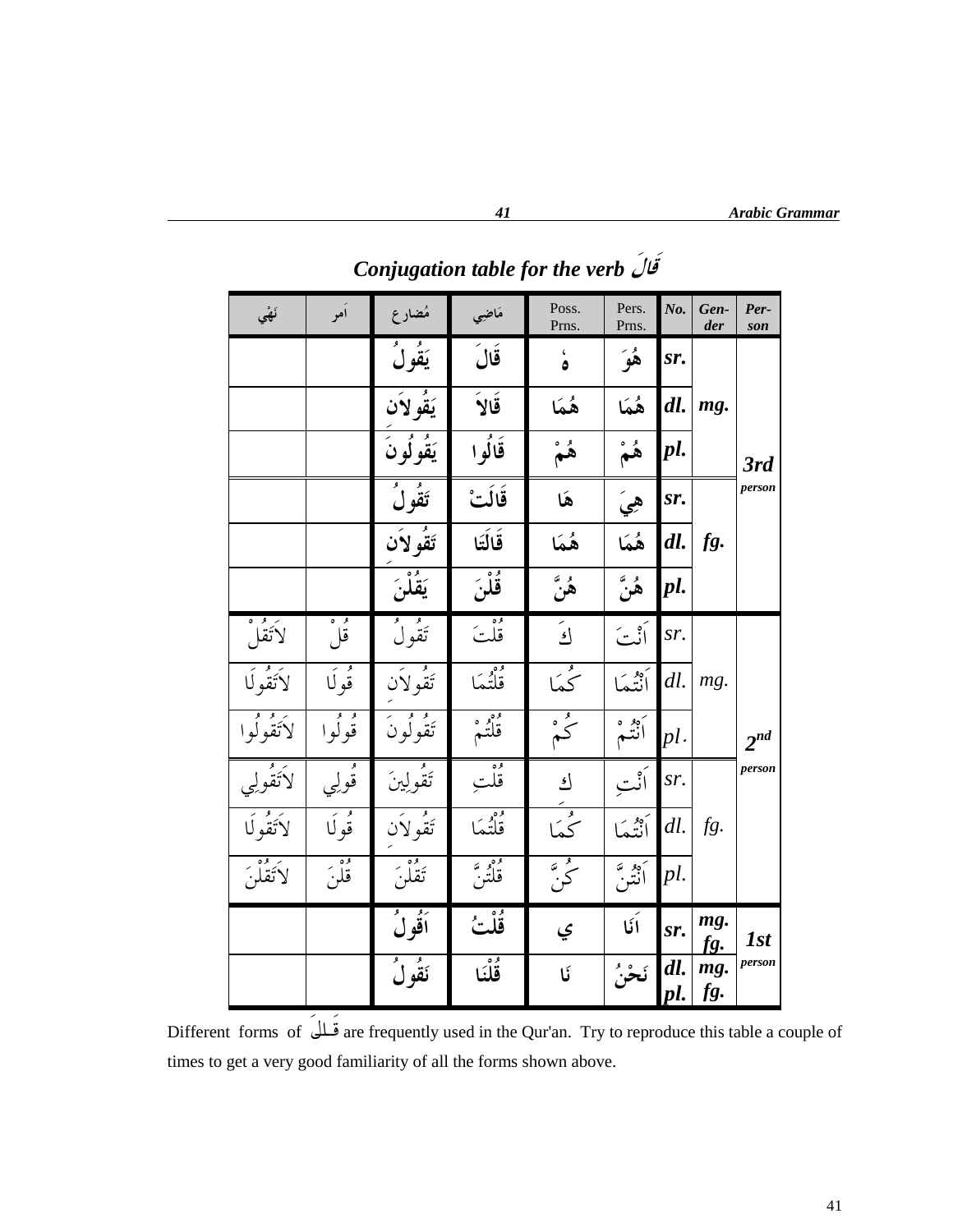| Verbal        | Passive           | Active          | Present $(\&$ | Past        | S.                      |
|---------------|-------------------|-----------------|---------------|-------------|-------------------------|
| Noun          | participle        | participle      | future) Tense | Tense       | No.                     |
| مَصْلَدَر     | اسْمُ الْمَفْعُول | اسْمُ الْفَاعِل | مُضَارِع      | ماضي        |                         |
| فِعْلٌ        | مَفْعُول          | فَاعِل          | يَفْعَلُ      | فَعَلَ      | $\cdot$ 1               |
| تفعيل         | مُفَعَّل          | مُفَعِّل        | ؽؙڣۘۼۜٙڷۘ     | فَعَّلَ     | $\cdot$ 2               |
| هُفَاعَلَةٌ   | مُفَاعَل          | مُفَاعِل        | يُفَاعِلُ     | فاعَل       | $\cdot$ 3               |
| افْعَالٌ      | مُفْعَل           | مُفْعِل         | يُفْعِلُ      | اَفْعَلَ    | .4                      |
| تَفَعُّلُ     | مُتَفَعَّل        | مُتَفَعَّل      | يَتَفَعَّلُ   | تَفَعَّلَ   | .5                      |
| مُتَفَاعَلَةً | مُتَفَاعَل        | مُتَفَاعِل      | يَتَفَاعَلُ   | تفاعَلَ     | .6                      |
| انْفِعَالٌ    | مُنْفَعَل         | مُنْفَعِل       | يَنْفَعِلُ    | انْفَعَلَ   | .7                      |
| افْتِعَالٌ    | مُفْتَعَل         | مُفْتَعِل       | يَفْتَعِلُ    | افْتَعَلَ   | $\overline{\mathbf{8}}$ |
| افْعَلاَلٌ    | مُفْعَلَل         | مُفْعَلِل       | يَفْعَلَ      | افْعَلَّ    | .9                      |
| اسْتفْعَالَ   | مُسْتَفْعَل       | مُسْتَفْعِل     | ۘؽڛ۠ؾۘڡٚڡؚڸۘ  | اسْتَفْعَلَ | .10                     |

### *10d. Derived Forms of theVerb* -

**Note:** It is suggested that you practice on this table after memorizing the meanings of around a *Juz'* (*parah*). Try to repeat this table for a couple of verbs. You will have a much wider understanding of different verbs and their meanings which occur in the Qur'an. After this practice, you will be able to remember and connect the derived forms with their root word easily. For each of the verb, you can repeat the table given under the title "Conjugation table for the verb  " and feel for yourself the power of Arabic language. The following page gives an example of how the table given under the title "Conjugation table for the verb "فَعَلْ can be reproduced for the derived form number 3, أَفْعَلَ, You can reproduce the following for each of the derivatives.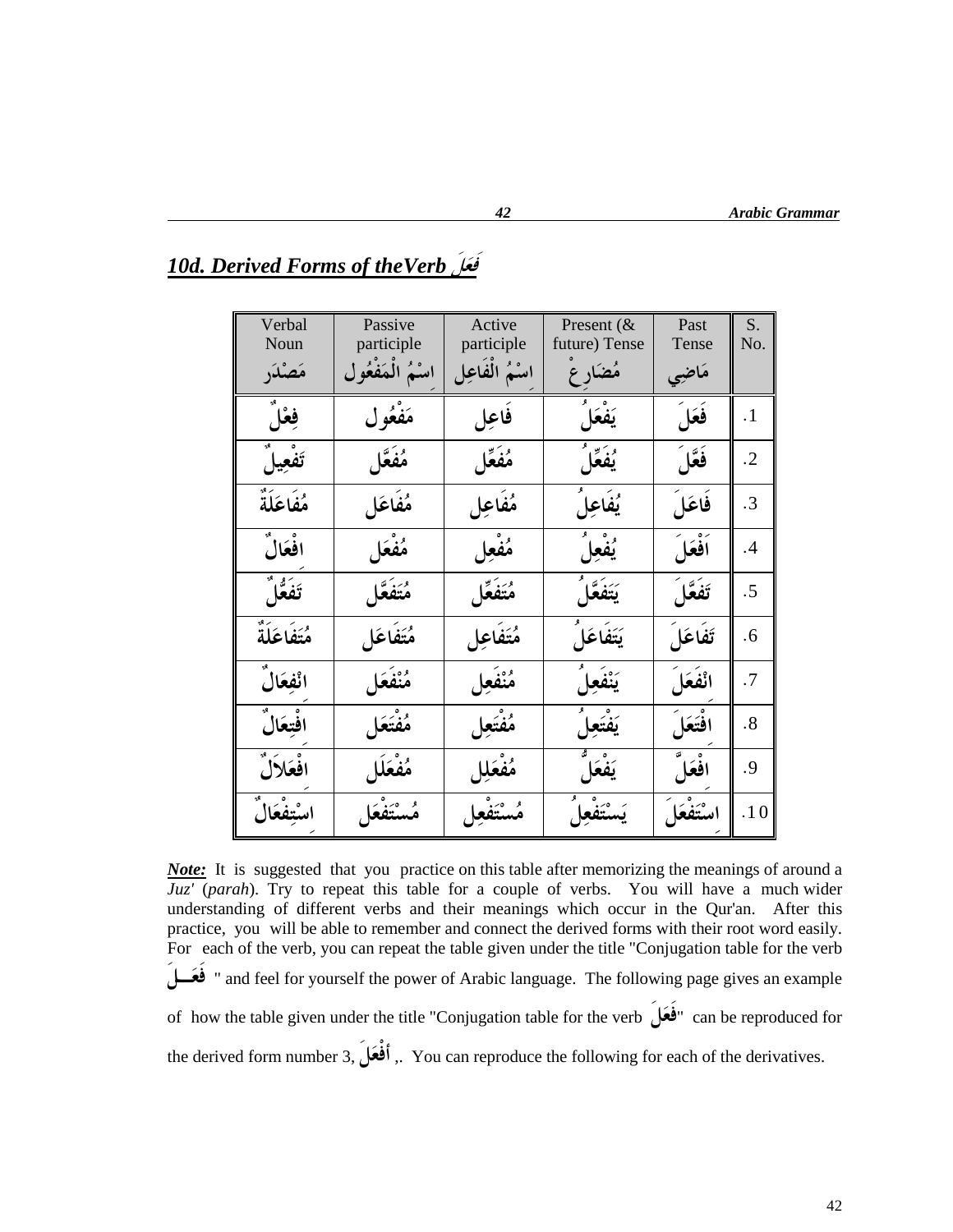| مُضارع            | مَاضِي        | Poss.<br>Prns.             | Pers.<br>Prns.                     | No.        | Gen-<br>der   | Per-<br>son |
|-------------------|---------------|----------------------------|------------------------------------|------------|---------------|-------------|
| مُفْعِلُ          | أَفْعَلَ      | $\overset{\circ}{\bullet}$ | ۿؙۅٞ                               | sr.        |               |             |
| يُفْعِلاَن        | أَفْعَلاَ     | هُمَا                      | هُمَا                              | dl.        | mg.           |             |
| يَفْعِلُونَ       | أَفْعَلُو ا   | ۿمْ                        | ۿمُ                                | pl.        |               | 3rd         |
| تُفْعِلُ          | أَفْعَلَتْ    | هَا                        | هيَ                                | sr.        |               | person      |
| تُفْعِلاَن        | أَفْعَلْتَا   | هُمَا                      | هُمَا                              | dl.        | fg.           |             |
| يُفْعِلْنَ        | أَفْعَلْنَ    | ۿڹٞ                        | ۿڽٞ                                | pl.        |               |             |
| وه و <sup>و</sup> | أَفْعَلْتَ    | ارَ<br>اگ                  | أثتَ                               | sr.        |               |             |
| تُفْعِلاَن        | أفْعَلْتُمَا  | ر<br>كىما                  | أنتيما                             | dl.        | mg.           |             |
| و.<br>تُفْعِلُونَ | أَفْعَلْتُمْ  | ء<br>کم                    | أبعره                              | pl.        |               | $2^{nd}$    |
| تفعِلينَ          | أَفْعَلْتِ    | ای                         | أثت                                | sr.        |               | person      |
| تُفْعِلاَن        | أفْعَلْتِعَا  | ے۔<br>کما                  | أبقيما                             | dl.        | fg.           |             |
| تُفْعِلْنَ        | أَفْعَلْتُنَّ | مځ ته<br>کن                | <sub>اً</sub> دو به<br><b>انتن</b> | pl.        |               |             |
| أفْعِلُ           | أَفْعَلْتُ    | ي                          | أنَا                               | sr.        | mg.<br>fg.    | <b>1st</b>  |
| نْفْعِلُ          | أَفْعَلْنَا   | ئا                         | نَحْنُ                             | dl.<br>pl. | mg.<br>$fg$ . | person      |

*An Example: Conjugation table for the verb*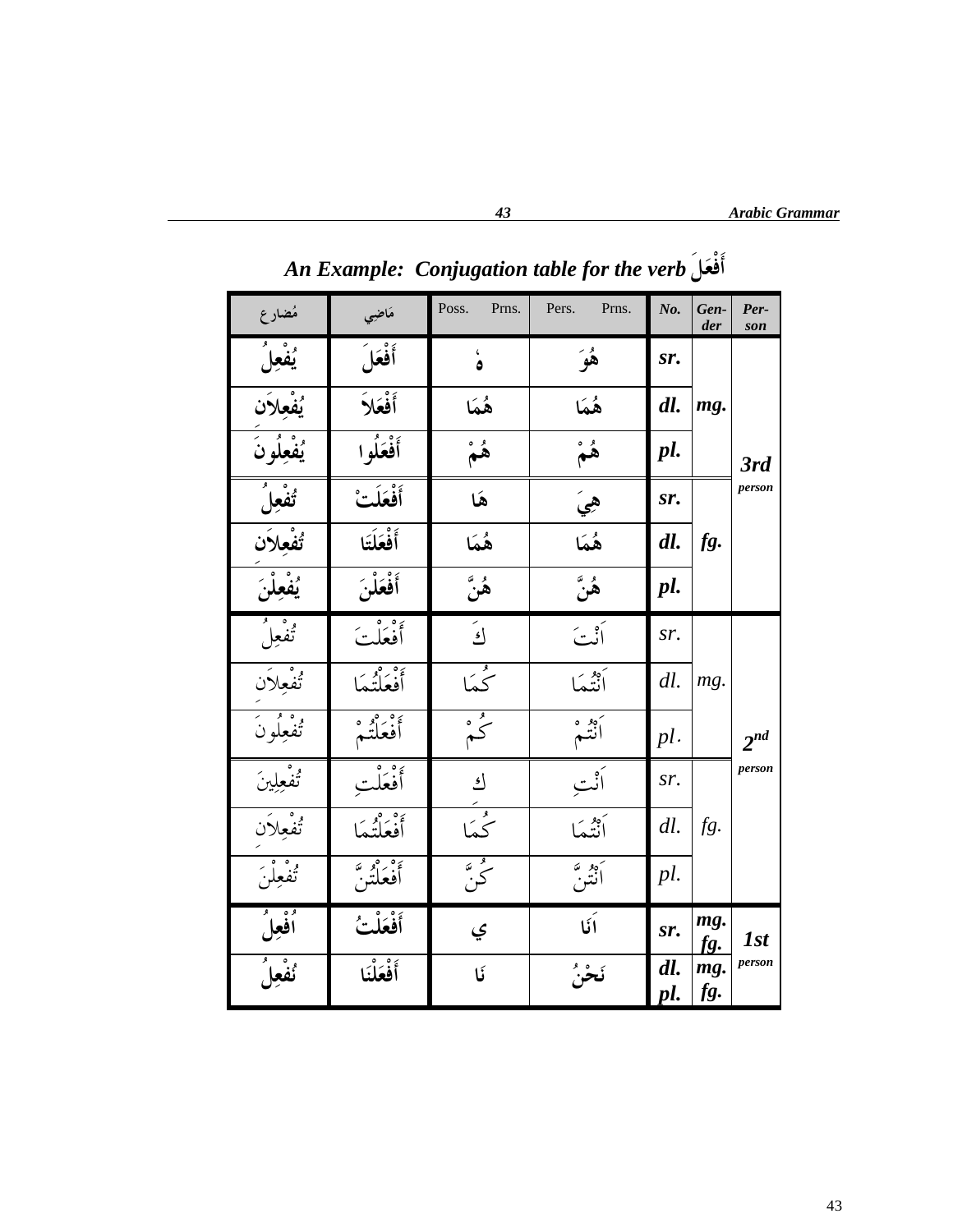*44 Arabic Grammar*

blank page